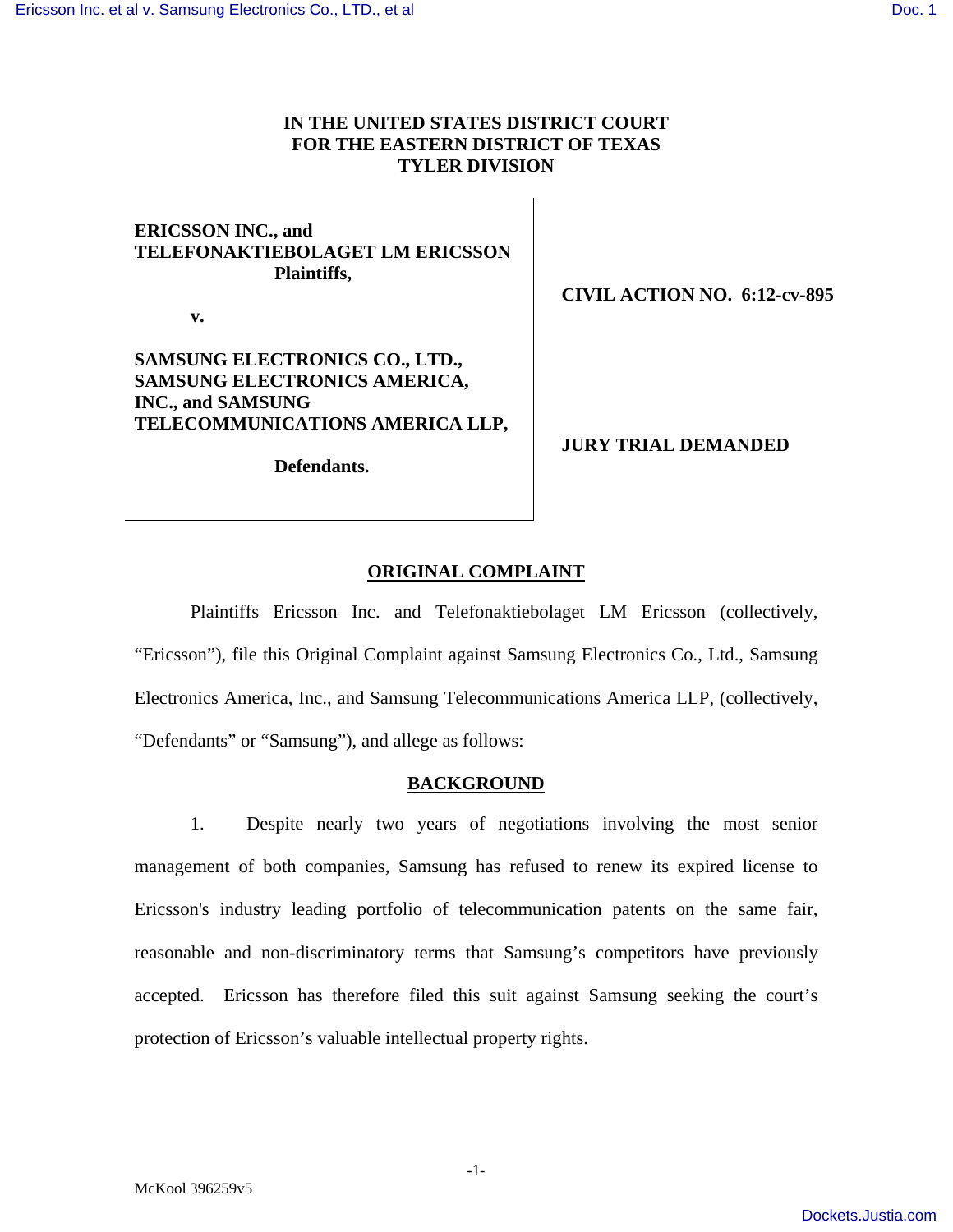2. For more than two decades, Ericsson has pioneered the development of the modern cellular network. Due to the research and development work of its more than one hundred thousand employees, over one thousand networks with more than two billion subscriptions utilize Ericsson network equipment. Forty percent of all mobile calls are made through Ericsson systems. Ericsson's equipment can be found in more than one hundred and eighty countries.

3. As a result of its extensive research and development efforts, Ericsson has been awarded more than thirty thousand patents worldwide. Ericsson is widely viewed as one of the leading innovators in the field of cellular telephony.

4. Ericsson owns and patented hundreds of inventions that are essential to the GSM, GPRS, EDGE, WCDMA, LTE and 802.11 wireless standards ("standard-essential patents"). Ericsson has repeatedly committed to license its standard-essential patents on fair, reasonable, and non-discriminatory ("FRAND") terms. Ericsson also owns a valuable portfolio of patents that, while not essential to compliance with any industry standards, are globally used to design and manufacture cellular handsets, smartphones, tablet computers, televisions, and many other electronic devices ("implementation patents").

5. Ericsson has widely licensed its patents. It has entered into more than one hundred license agreements for its standard-essential patents. These licenses evidence the FRAND royalties that the telecommunications industry has agreed to pay Ericsson. Ericsson re-invests much of the licensing revenue it receives under these agreements into inventing the future generation of telecommunications standards.

6. Samsung previously licensed Ericsson's standard-essential patents in 2001 and renewed that license in 2007. Samsung's license has now expired. Samsung has sold

-2-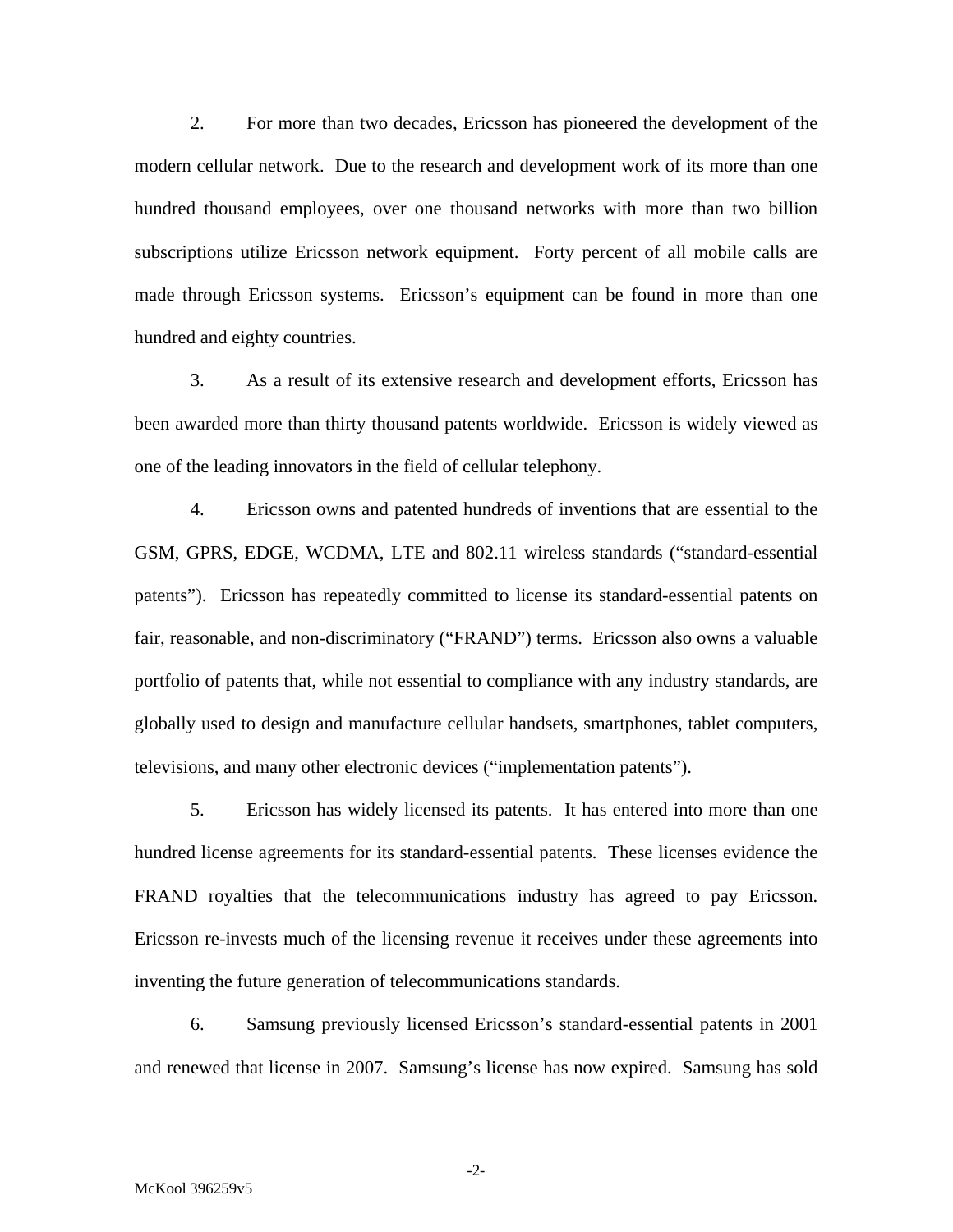hundreds of millions of unlicensed cellular handsets, smartphones, tablet computers, and televisions since the expiration of its license, including its flagship Galaxy S III smartphone.

7. Ericsson has extended multiple offers to Samsung to renew the license on FRAND terms during the past two years of negotiations between the parties. These negotiations have been unsuccessful for the simple reason that Samsung refuses to pay the FRAND rate paid by its competitors for Ericsson's standard-essential patents. Instead, Samsung demands Ericsson renew its license at a rate that is a small fraction of the rate other similarly situated companies pay Ericsson. Samsung's refusal to pay a FRAND rate gives it an unfair competitive advantage over its competitors who have licensed Ericsson's patents.

8. Samsung has a history of manipulating its position on the amount of a FRAND rate depending on whether it finds itself as the licensor or licensee in a particular negotiation. The most recent example occurred when Samsung asserted its own patents, which it alleged were standard-essential against Apple. At the trial of that matter in the United States District Court for the Northern District of California, Samsung asserted all companies implementing a standard in its products must seek out and accept a license on FRAND terms. Yet, when the tables are turned and Samsung finds itself in the position of being the prospective licensee, it now refuses to license Ericsson's standard-essential portfolio at FRAND rates.

9. FRAND licensing is a two-way street. Contrary to Samsung's behavior, patent licensing under FRAND terms does not change from one day to the next depending on whether a company finds itself aligned as a licensor or licensee. Instead, FRAND

-3-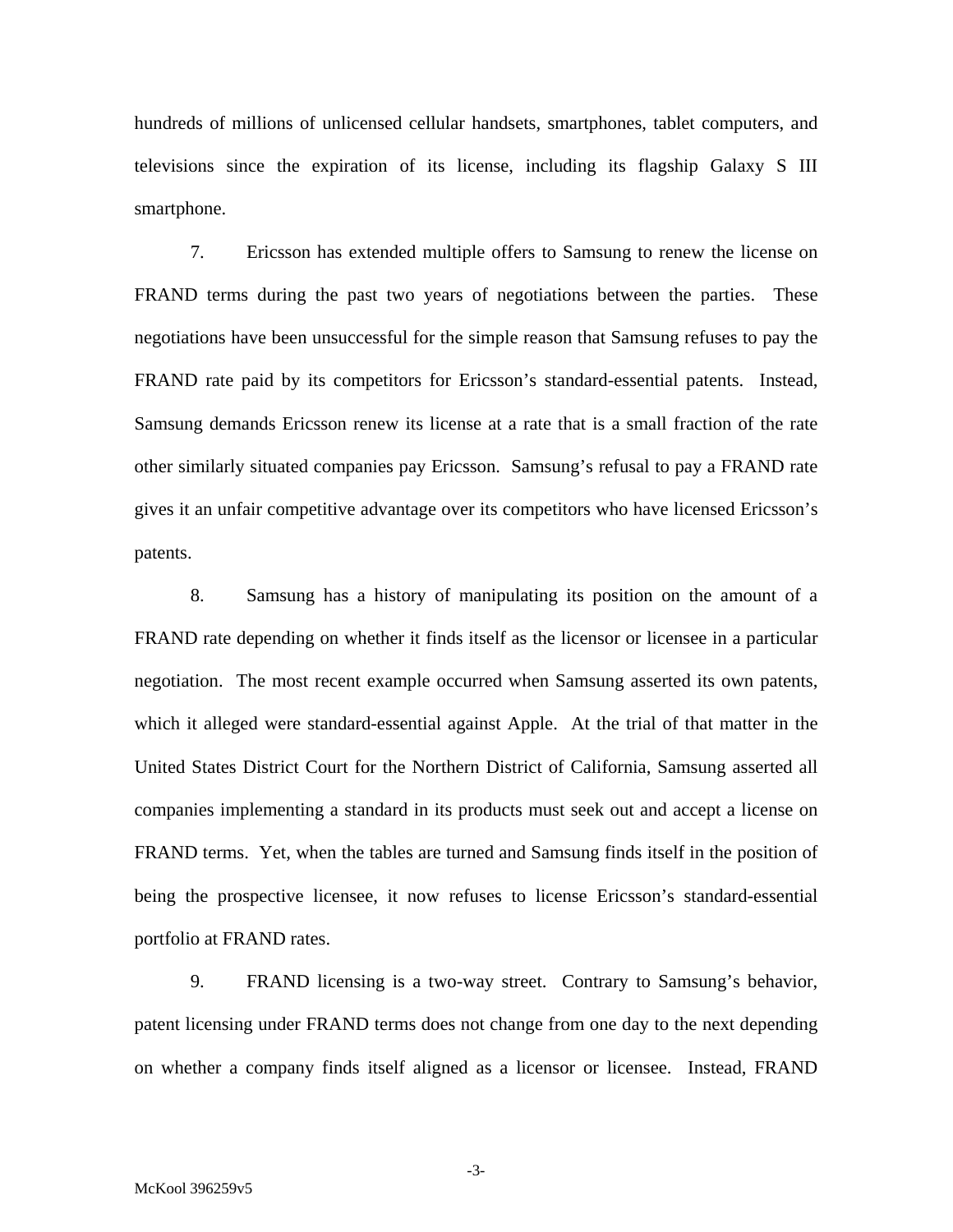licensing requires that both the licensor is fair and reasonable in providing licensing terms and the licensee is fair and reasonable in accepting them. Despite Ericsson's best efforts to negotiate a license, including many alternative FRAND royalty structures and frameworks that Ericsson offered to Samsung, Samsung refuses to renew its license or to cease infringing.

10. Even more egregiously, Samsung has refused to provide Ericsson a license to its allegedly standard-essential patents on FRAND terms. Upon information and belief, Samsung refuses to license Ericsson under any declared standard-essential patents that it owns in an effort to compel Ericsson to license its patent portfolio at a small fraction of the rates that its competitors pay. This position violates Samsung's FRAND commitment.

## **ERICSSON**

11. Plaintiff Ericsson Inc. is a Delaware corporation having a principal place of business at 6300 Legacy Drive, Plano, Texas 75024.

12. Plaintiff Telefonaktiebolaget LM Ericsson is a corporation organized under the laws of the country of Sweden with its principal place of business at Torshamnsgatan 23, Kista, 164 83 Stockholm Sweden.

13. Ericsson has a long history of innovative technical contributions, including the patents-at-issue in this lawsuit. In addition, some of Ericsson's other accomplishments include:

- in 1878, Ericsson sold its first telephone;
- in 1977, Ericsson introduced the world's first digital telephone exchange;
- in 1981, Ericsson introduced its first mobile telephone system, NMT;
- in 1991, Ericsson launched 2G phones on the world's first 2G network;
- in 1994, Ericsson invented Bluetooth;
- in 2001, Ericsson made the world's first 3G call for Vodafone in the UK; and
- in 2009, Ericsson started the world's first 4G network and made the first 4G call.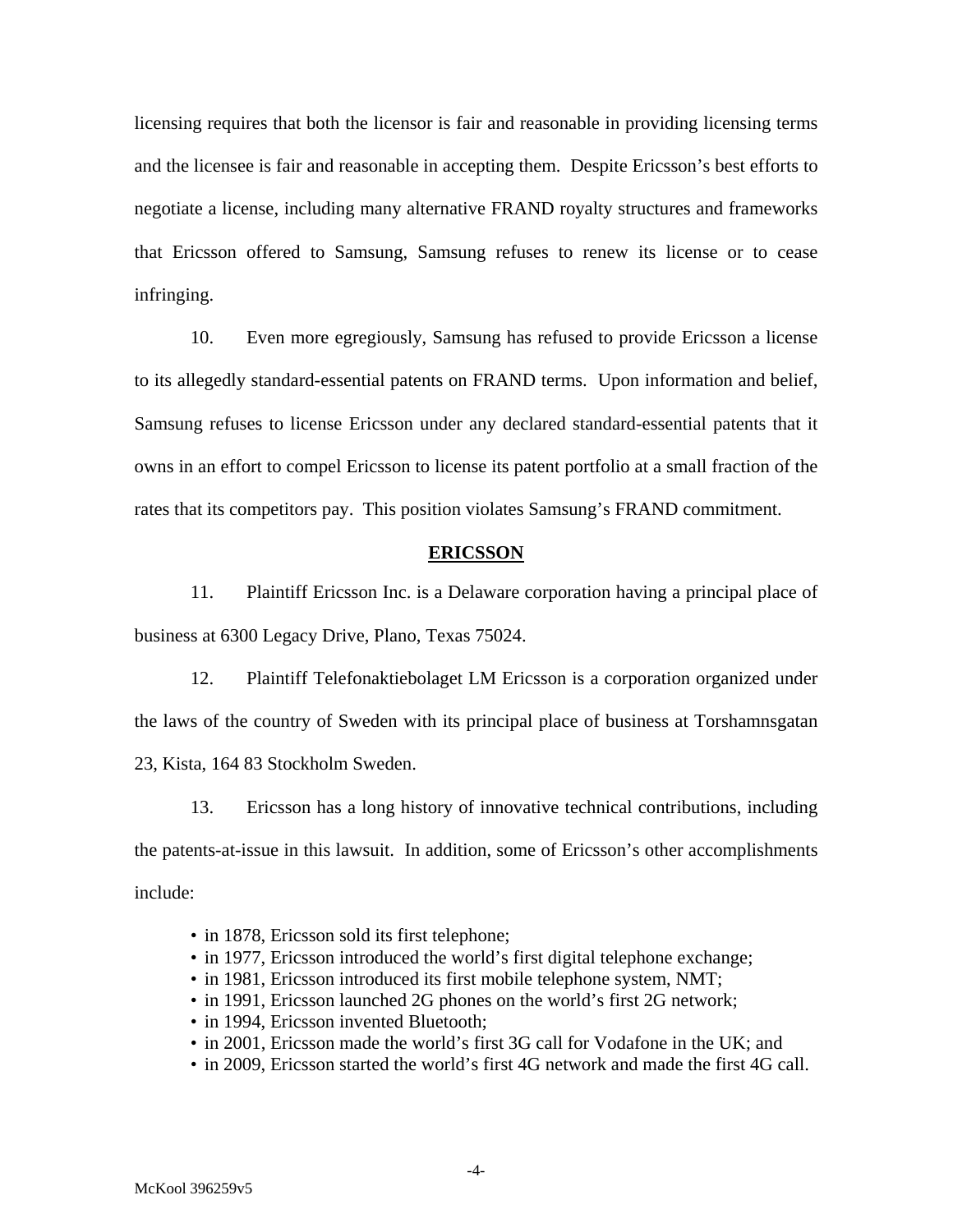14. Ericsson's innovation continues today and into the future. Ericsson envisions a connected future, in which there will be more than fifty billion connected devices, all of which will require better networks and greater capacity. To that end, Ericsson has more than twenty thousand employees working on research and development, much of which is focused on new improvements in wireless and radio access technology. Ericsson's efforts have resulted in advances in data speeds, improved voice quality, and better network performance. Ericsson's technological advances do not come cheaply or easily, as Ericsson invests approximately 15% of its budget in research and development costs annually.

#### **THE DEFENDANTS**

15. Defendant Samsung Electronics Co., Ltd. ("Samsung Electronics") is a corporation organized under the laws of the country of Korea with its principal place of business at Samsung Electronics Building, 1320-10, Seocho 2-dong, Seocho-gu, Seoul 137-857 Korea. Samsung Electronics manufactures, imports into the United States, sells and/or offers for sale in the United States telephones, base stations, televisions, computers, Blu-Ray players, cameras, and other devices for use in a mobile communications network or a wireless LAN. In addition, Samsung Electronics's telephones, base stations, televisions, computers, Blu-Ray players, cameras, and other devices for use in a mobile communications network or a wireless LAN are marketed, offered for sale, and/or sold throughout the United States, including within this District. Samsung Electronics can be served with process by serving the Texas Secretary of State.

16. On information and belief, Defendant Samsung Electronics America, Inc. ("Samsung Electronics America"), is a corporation organized under the laws of the State of Delaware with its principal place of business at 85 Challenger Road, Ridgefield Park, New

-5-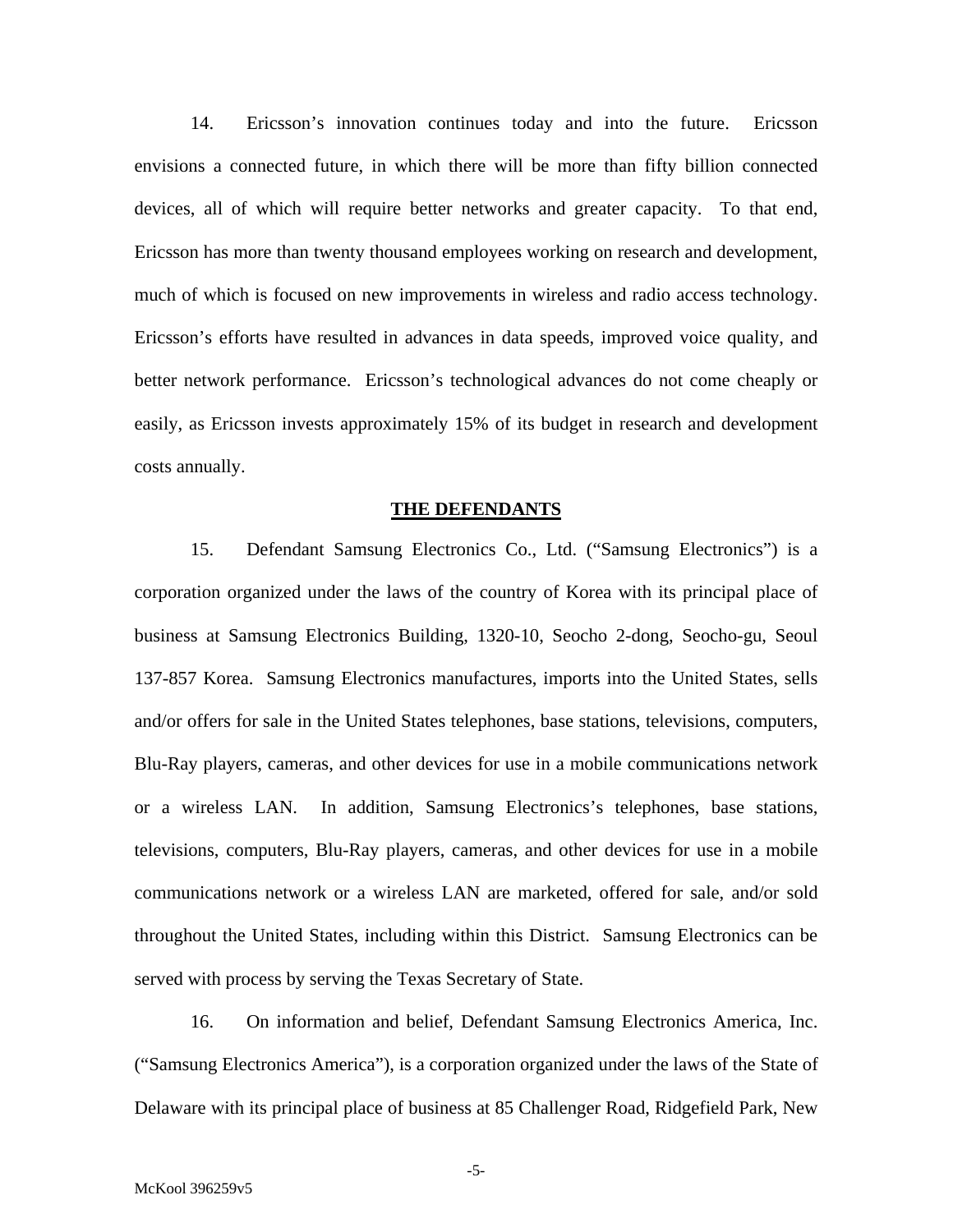Jersey 07660. Samsung Electronics America manufactures, imports into the United States, sells and/or offers for sale in the United States telephones, base stations, televisions, computers, Blu-Ray players, cameras, and other devices for use in a mobile communications network or a wireless LAN. In addition, Samsung Electronics America's telephones, base stations, televisions, computers, Blu-Ray players, cameras, and other devices for use in a mobile communications network or a wireless LAN are marketed, offered for sale, and/or sold throughout the United States, including within this District. Samsung Electronics America can be served with process by serving its registered agent, C T Corporation System, located at 350 N. St. Paul St., Suite 2900, Dallas, Texas 75201- 4234.

17. On information and belief, Defendant Samsung Telecommunications America L.P. ("Samsung Telecommunications"), is a corporation organized under the laws of the State of Delaware with its principal place of business at 1301 E. Lookout Drive, Richardson, Texas 75082. Samsung Telecommunications manufactures, imports into the United States, sells and/or offers for sale in the United States telephones, base stations, televisions, computers, Blu-Ray players, cameras, and other devices for use in a mobile communications network or a wireless LAN. In addition, Samsung Telecommunications' telephones, base stations, televisions, computers, Blu-Ray players, cameras, and other devices for use in a mobile communications network or wireless LAN are marketed, offered for sale, and/or sold throughout the United States, including within this District. Samsung Telecommunications can be served with process by serving its registered agent, Corporation Service Company dba CSC - Lawyers Incorporating Service Company, located at 211 E. 7th Street, Suite 620, Austin, Texas 78701-3218.

-6-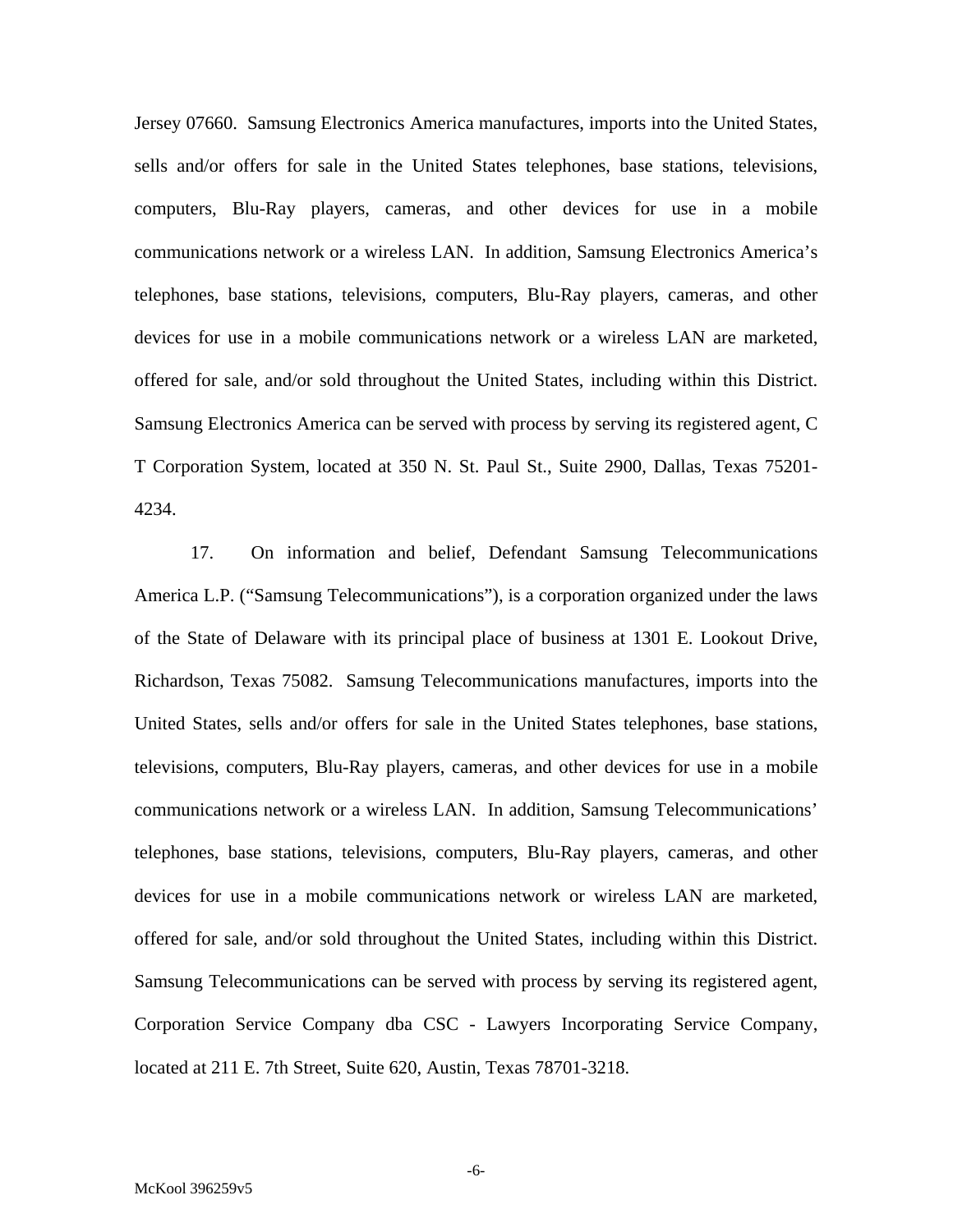## **JURISDICTION AND VENUE**

18. This is an action arising under the patent laws of the United States, 35 U.S.C. § 101 *et seq.* This Court has subject matter jurisdiction under 28 U.S.C. §§ 1331 and 1338(a). This Court has supplemental jurisdiction over the state-law claims asserted in this action under 28 U.S.C. § 1367. The federal and state law claims asserted in this action rise from a common nucleus of operative fact. This Court also has subject matter jurisdiction under 28 U.S.C. § 1332 over Ericsson's Breach of Contract and Equitable Estoppel claims, which are asserted against Samsung Electronics.

19. Venue is proper in this judicial district under 28 U.S.C. §§ 1391(b), (c) and (d) and 1400(b). Ericsson Inc. has its principal place of business within the Eastern District of Texas.

20. This Court has personal jurisdiction over Defendants. Defendants have conducted and do conduct business within the State of Texas. Defendants, directly or through subsidiaries or intermediaries (including distributors, retailers, and others), ship, distribute, offer for sale, sell, and advertise (including the provision of an interactive web page) their products and/or services in the United States, the State of Texas, and the Eastern District of Texas. Defendants, directly and through subsidiaries or intermediaries (including distributors, retailers, and others), have purposefully and voluntarily placed one or more of their infringing products and/or services, as described below, into the stream of commerce with the expectation that they will be purchased and used by consumers in the Eastern District of Texas. These infringing products and/or services have been and continue to be purchased and used by consumers in the Eastern District of Texas. Defendants have committed acts of patent infringement within the State of Texas and, more particularly, within the Eastern District of Texas.

-7-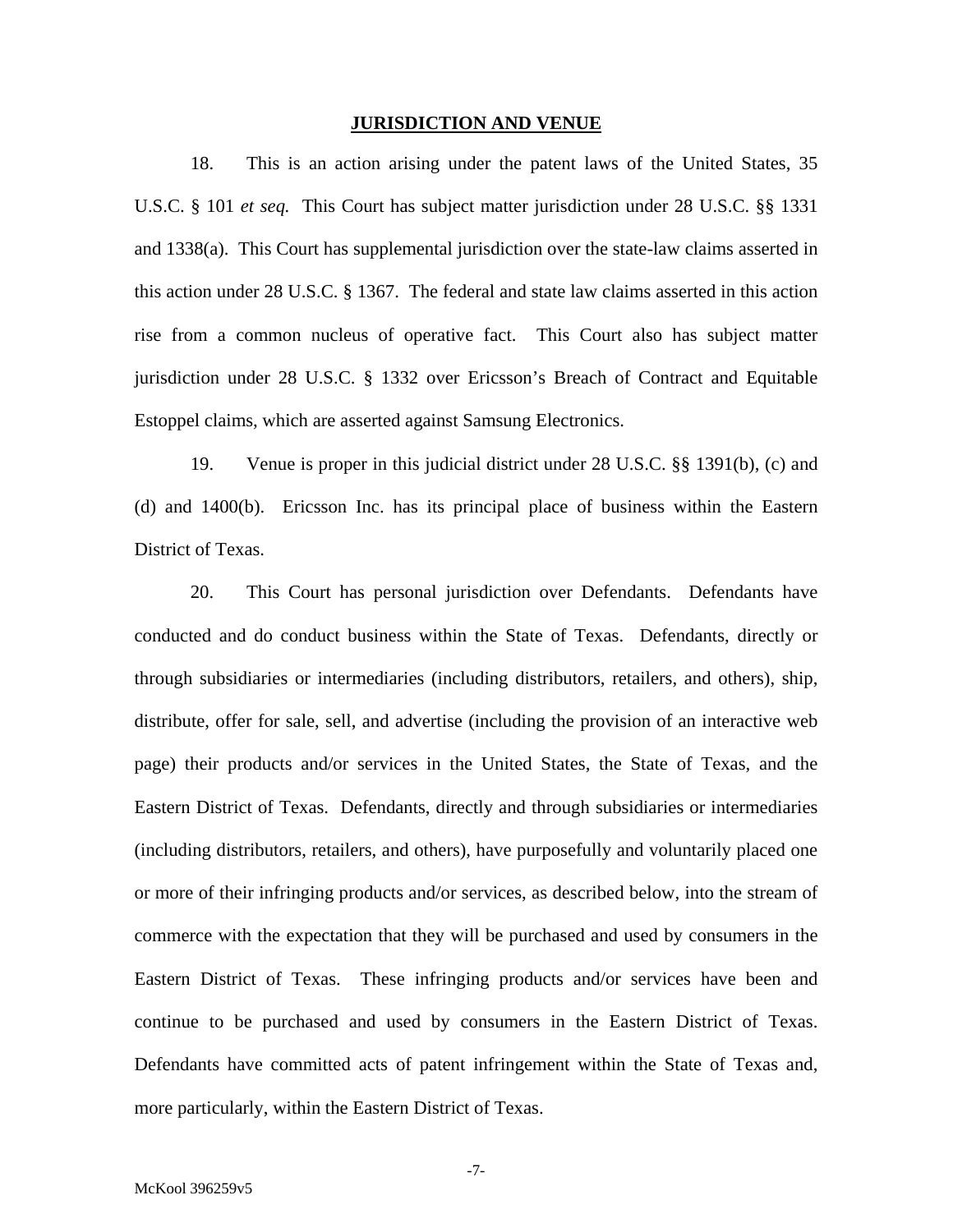#### **THE PATENTS**

21. United States Letters Patent No. 6,259,724 ("the '724 Patent"), entitled "Random Access in a Mobile Telecommunications System," was duly and legally issued to inventor Riaz Esmailzadeh on July 10, 2001. Ericsson owns by assignment the entire right, title, and interest in the '724 Patent, and is entitled to sue for past and future infringement.

22. United States Letters Patent No. 6,400,376 ("the '376 Patent"), entitled "Display Control for Data Processing Device," was duly and legally issued to inventors Mona Singh and Robert M. Lands on June 4, 2002. Ericsson owns by assignment the entire right, title, and interest in the '376 Patent, and is entitled to sue for past and future infringement.

23. United States Letters Patent No. 6,466,568 ("the '568 Patent"), entitled "Multi-Rate Radiocommunication Systems and Terminals," was duly and legally issued to inventors Alex Krister Raith, James Ragsdale, and John Diachina on October 15, 2002. Ericsson owns by assignment the entire right, title, and interest in the '568 Patent, and is entitled to sue for past and future infringement.

24. United States Letters Patent No. 6,502,063 ("the '063 Patent"), entitled "Method and Apparatus for Recursive Filtering of Parallel Intermittent Streams of Unequally Reliable Time Discrete Data," was duly and legally issued to inventors Sven Eriksson, Anders Furuskär, and Stevan Jäverbring on December 31, 2002. Ericsson owns by assignment the entire right, title, and interest in the '063 Patent, and is entitled to sue for past and future infringement.

-8-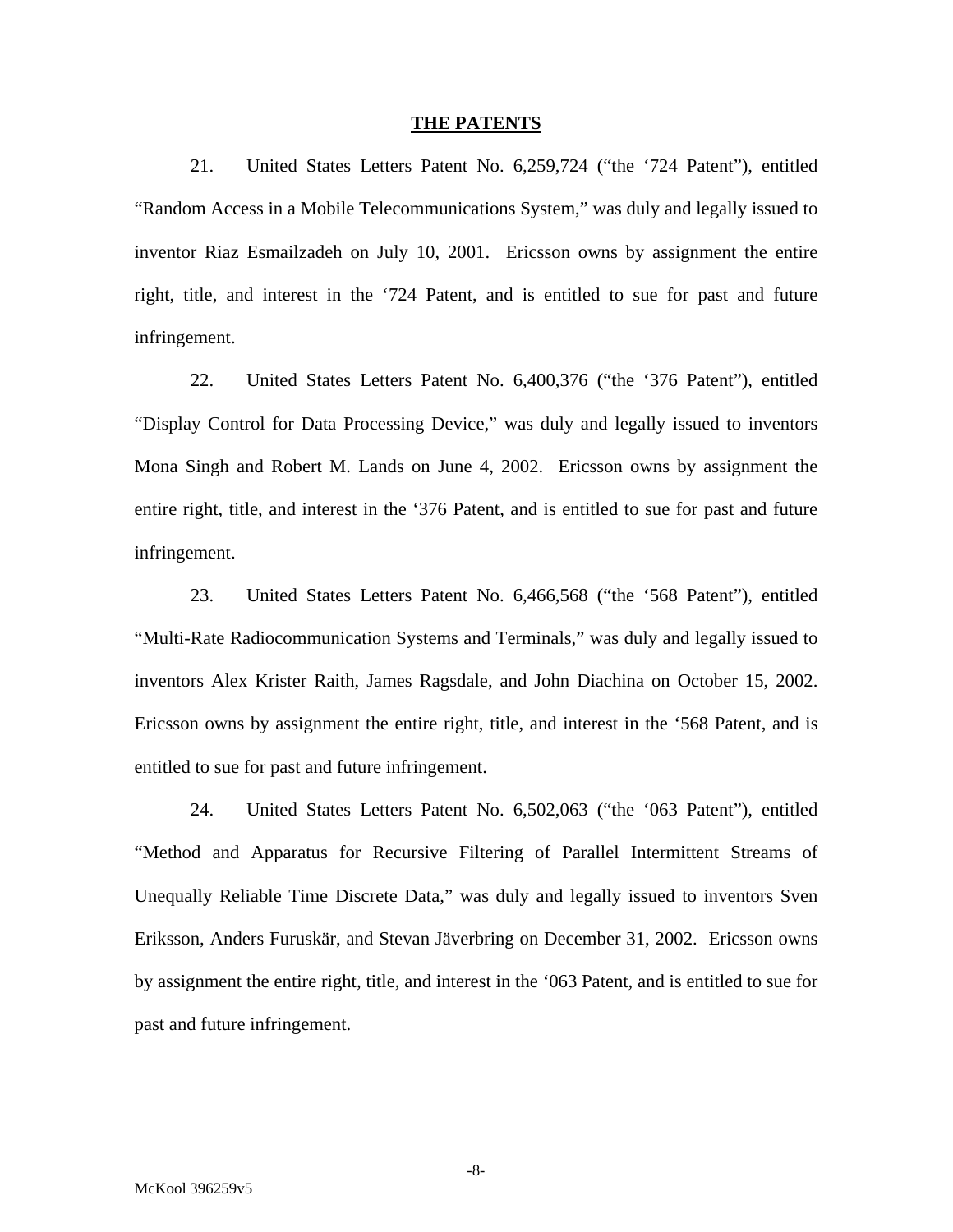25. United States Letters Patent No. 6,597,787 ("the '787 Patent"), entitled "Echo Cancellation Device for Cancelling Echos in a Transceiver Unit," was duly and legally issued to inventors Ulf Lindgren, Mohan Misra, and John Philipsson on July 22, 2003. Ericsson owns by assignment the entire right, title, and interest in the '787 Patent, and is entitled to sue for past and future infringement.

26. United States Letters Patent No. 6,732,069 ("the '069 Patent"), entitled "Linear Predictive Analysis-by-Synthesis Encoding Method and Coder," was duly and legally issued to inventors Erik Ekudden and Roar Hagen on May 4, 2004. Ericsson owns by assignment the entire right, title, and interest in the '069 Patent, and is entitled to sue for past and future infringement.

27. United States Letters Patent No. 6,865,233 ("the '233 Patent"), entitled "Method and System for Control Signalling Enabling Flexible Link Adaptation in a Radiocommunication System," was duly and legally issued to inventors Stefan Ericsson, Anders Furuskär, Stevan Jäverbring, and Mattias Wallman on March 8, 2005. Ericsson owns by assignment the entire right, title, and interest in the '233 Patent, and is entitled to sue for past and future infringement.

28. United States Letters Patent No. 6,985,474 ("the '474 Patent"), entitled "Random Access in a Mobile Telecommunications System," was duly and legally issued to inventors Erik Dahlman, Maria Gustafsson, and Per Beming on January 10, 2006. Ericsson owns by assignment the entire right, title, and interest in the '474 Patent, and is entitled to sue for past and future infringement.

29. United States Letters Patent No. 7,660,417 ("the '417 Patent"), entitled "Enhanced Security Design for Cryptography in Mobile Communication Systems," was

-9-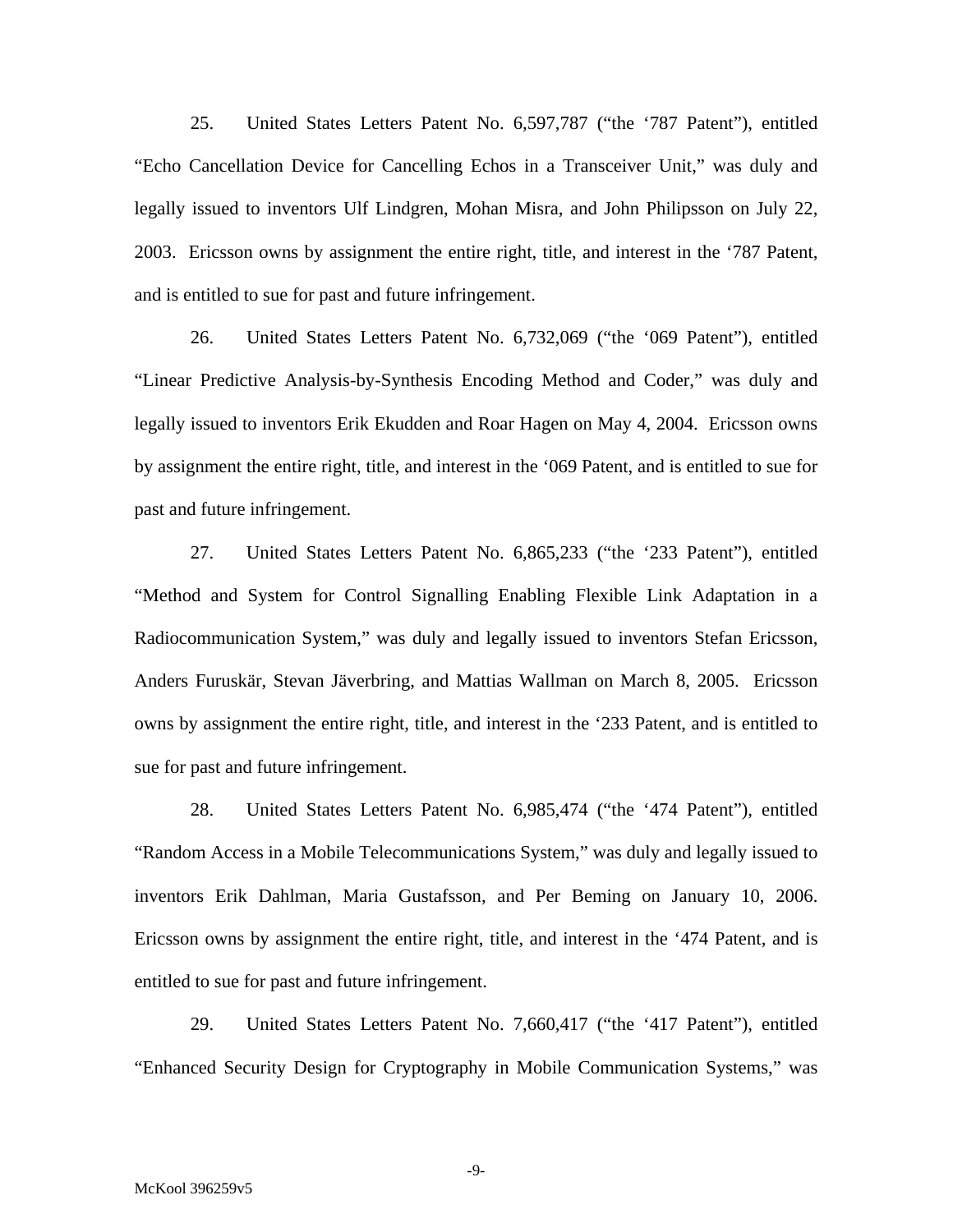duly and legally issued to inventors Rolf Blom, Näslund Mats, and Jari Arkko on February 9, 2010. Ericsson owns by assignment the entire right, title, and interest in the '417 Patent, and is entitled to sue for past and future infringement.

30. United States Letters Patent No. 7,707,592 ("the '592 Patent"), entitled "Mobile Terminal Application Subsystem and Access Subsystem Architecture Method and System," was duly and legally issued to inventors Anders Wesslén, William J. Croughwell and Sebastian Weber on April 27, 2010. Ericsson owns by assignment the entire right, title, and interest in the '592 Patent, and is entitled to sue for past and future infringement.

31. United States Letters Patent No. 7,769,078 ("the '078 Patent"), entitled "Apparatus, Methods, and Computer Program Products for Delay Selection in a Spread-Spectrum Receiver," was duly and legally issued to inventors Douglas Cairns, Ali S. Khayrallah, and Gregory E. Bottomly on August 3, 2010. Ericsson owns by assignment the entire right, title, and interest in the '078 Patent, and is entitled to sue for past and future infringement.

32. United States Letters Patent No. 7,961,709 ("the '709 Patent"), entitled "Secondary Synchronization Sequences for Cell Group Detection in a Cellular Communications System," was duly and legally issued to inventors Bengt Lindoff, Robert Baldemair, and Erik Dahlman on June 14, 2011. Ericsson owns by assignment the entire right, title, and interest in the '709 Patent, and is entitled to sue for past and future infringement.

33. United States Letters Patent No. 8,036,150 ("the '150 Patent"), entitled "Method and a Device for Improved Status Reports," was duly and legally issued to inventors Michael Meyer, Johan Torsner, and Henning Wiemann on October 11, 2011.

-10-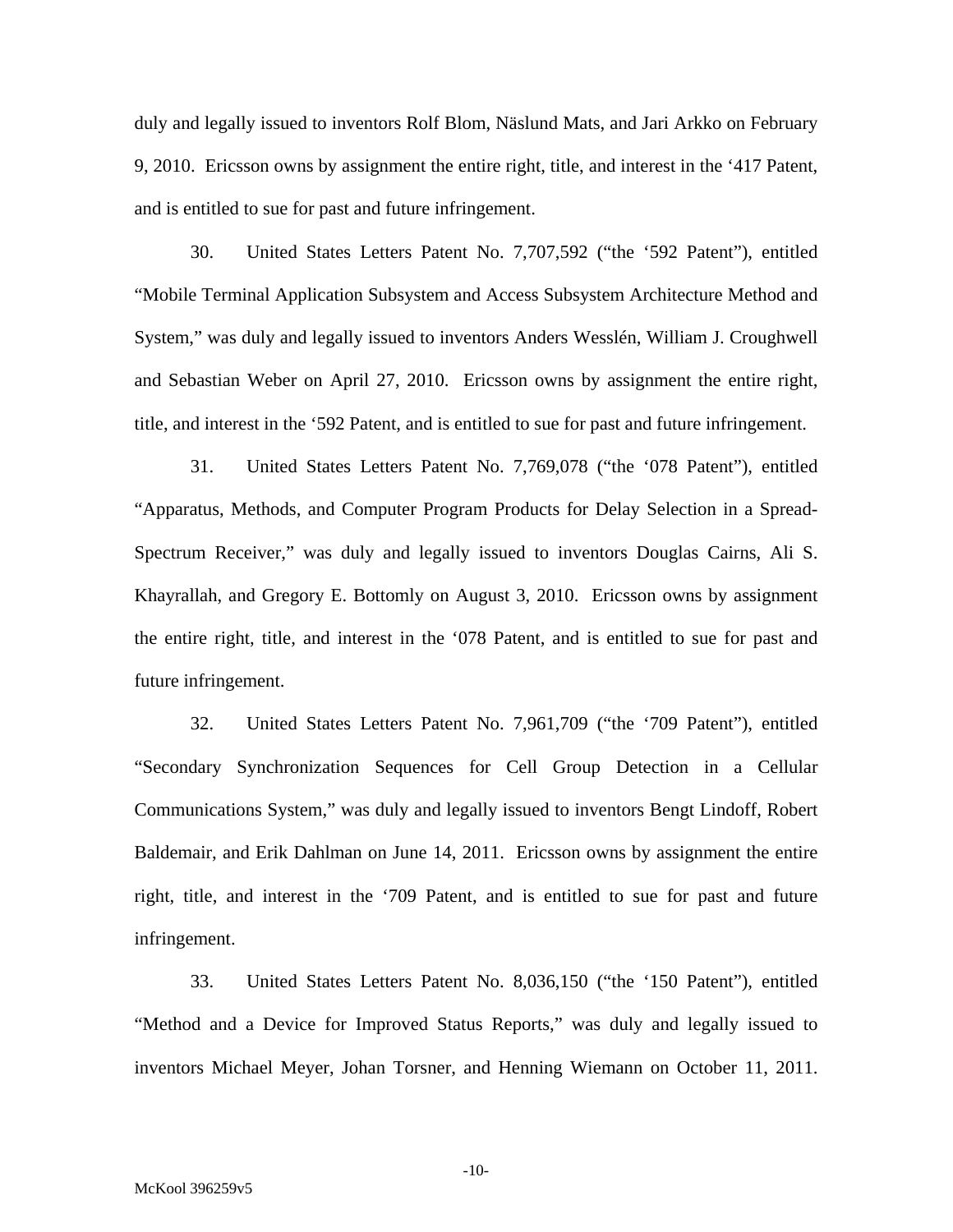Ericsson owns by assignment the entire right, title, and interest in the '150 Patent, and is entitled to sue for past and future infringement.

## **FACTUAL BACKGROUND**

34. The '724, '376, '568, '063, '787, '069, '233, '474, '417, '592, '078, '709, and '150 Patents (collectively, "the Ericsson Patents") cover inventions relating to telephones, base stations, televisions, computers, Blu-Ray players, cameras, and other devices for use in a wireless network.

35. The Defendants have made, used, imported into the United States, marketed, offered for sale and/or sold in the United States, telephones, base stations, televisions, computers, Blu-Ray players, cameras, and other devices for use in a wireless network that infringe the Ericsson Patents, or induce or contribute to the infringement of the Ericsson Patents by others.

36. The Defendants have been placed on actual notice of the Ericsson Patents. At minimum, the filing of this Complaint also constitutes notice in accordance with 35 U.S.C. § 287. Despite such notice, the Defendants continue to import into, market, offer for sale and/or sell in the United States products that infringe the Ericsson Patents. In addition, Samsung has previously licensed one or more of the Ericsson Patents, and in its renewal negotiations Ericsson has given Samsung renewed notice of infringement.

## **COUNT I.**

## **CLAIM FOR PATENT INFRINGEMENT OF THE '724 PATENT**

37. Ericsson repeats and realleges the allegations in paragraphs 1-36 as though fully set forth herein.

38. Defendants have infringed, contributed to the infringement of, and/or induced infringement of the '724 Patent by making, using, selling, offering for sale, or

-11-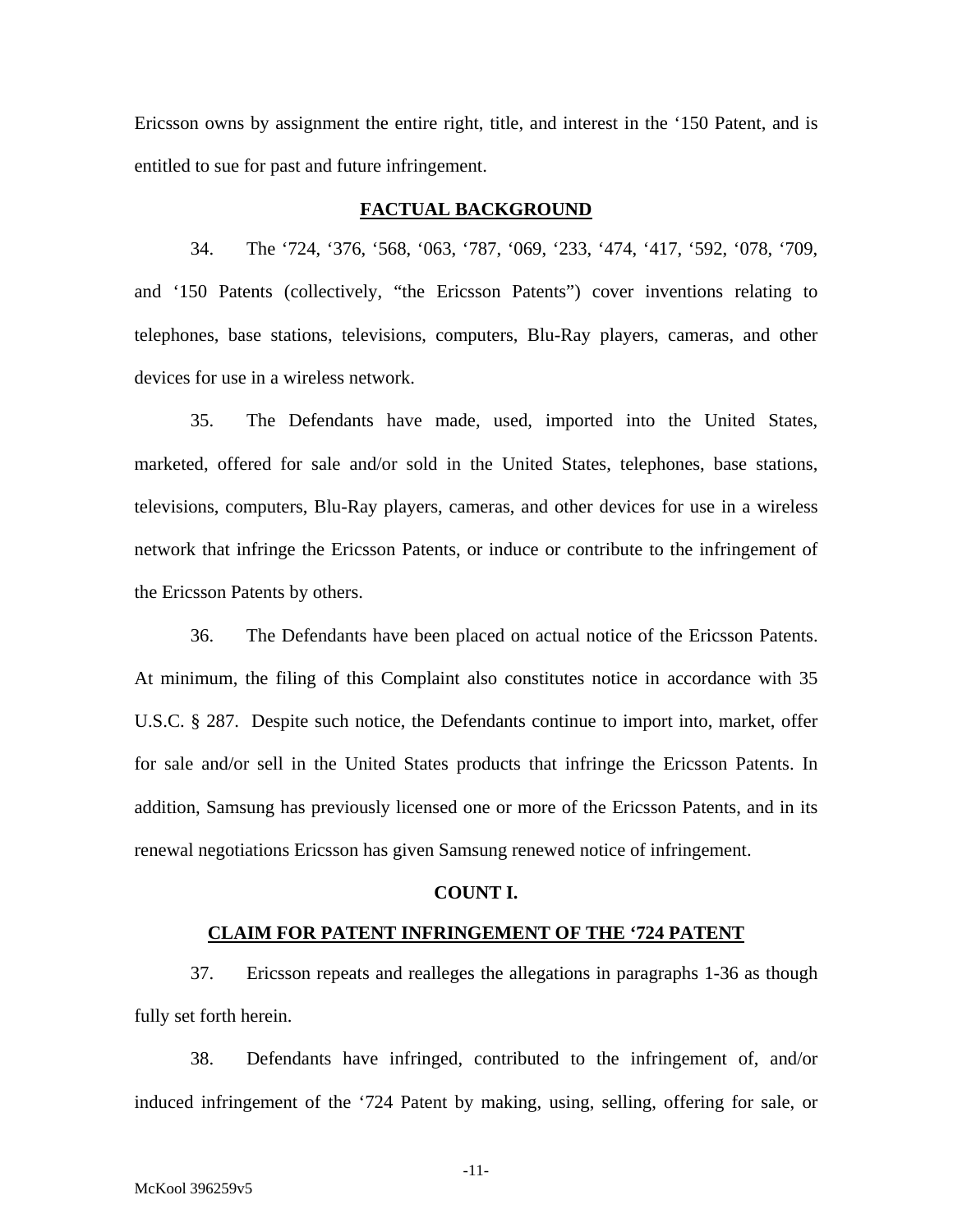importing into the United States, or by intending that others make, use, import into, offer for sale, or sell in the United States, products and/or methods covered by one or more claims of the '724 Patent including, but not limited to, cellular telephones, tablet computers, and/or other devices with wireless capabilities, components thereof and products containing the same. The accused wireless communication devices that infringe the one or more claims of the '724 Patent include, but are not limited to, at least the GT-I9020A, SGH-A157, SGH-A667, SGH-I777, SGH-I897, SGH-A687, SGH-A797, SGH-I927, SGH-I717, SGH-I997, SGH-T759, SGH-T839, SGH-T959, and SGH-T959V. Further discovery may reveal additional infringing products and/or models.

39. Defendants' infringement of the '724 Patent has been willful. Upon information and belief, Defendants knew or should have known their actions would cause direct infringement of the '724 Patent and did so with intent to encourage direct infringement. Defendants were previously the beneficiaries of a license and/or a covenant not to sue with respect to the '724 Patent. Moreover, the '724 Patent, *inter alia*, was presented to Samsung during licensing negotiations in the months before the filing of this lawsuit. Defendants' continued infringement of the '724 Patent has damaged and will continue to damage Ericsson.

## **COUNT II.**

## **CLAIM FOR PATENT INFRINGEMENT OF THE '376 PATENT**

40. Ericsson repeats and realleges the allegations in paragraphs 1-39 as though fully set forth herein.

41. Defendants have infringed, contributed to the infringement of, and/or induced infringement of the '376 Patent by making, using, selling, offering for sale, or importing into the United States, or by intending that others make, use, import into, offer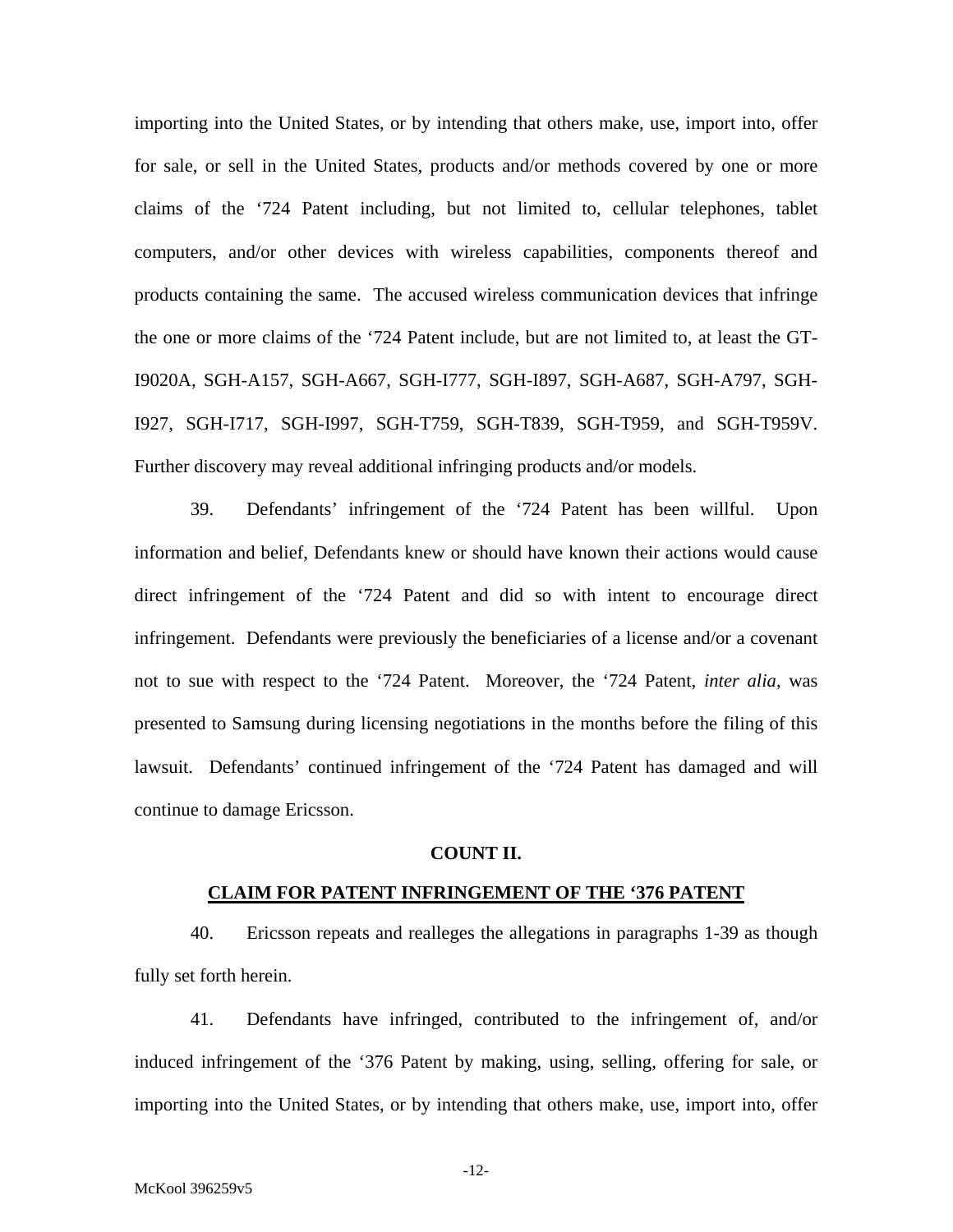for sale, or sell in the United States, products and/or methods covered by one or more claims of the '376 Patent including, but not limited to, tablet computers and/or other devices with wireless capabilities, components thereof and products containing the same. The accused wireless communication devices that infringe the one or more claims of the '376 Patent include, but are not limited to, at least the GT-I9020A, SCH-I100, SCH-I110, SCH-I200, SCH-I400, SCH-I405, SCH-I405U, SCH-I500 "Mesmerize," SCH-I500 "Showcase," SCH-I500 "Fascinate," SCH-I510, SCH-I515, SCH-I535, SCH-I605, SCH-L710, SCH-M828C, SCH-R530, SCH-R680, SCH-R720 "Admire," SCH-R720 "Vitality," SCH-R730, SCH-R760, SCH-R880, SCH-R910, SCH-R915, SCH-R920, SCH-R930, SCH-R940, SCH-R950, SCH-S720C, SCH-S950C, SGH-I317, SGH-I547, SGH-I577, SGH-I727, SGH-I827, SGH-I847, SGH-I857, SGH-I897, SGH-I927, SGH-I997, SGH-S959G, SGH-T499, SGH-T589, SGH-T679, SGH-T669, SGH-T759, SGH-T769, SGH-T839, SGH-T879, SGH-T889, SGH-T939, SGH-T959, SGH-T959V, SGH-T989, SGH-T999, SPH-D600, SPH-D700, SPH-D710, SPH-D720, SPH-L710, SPH-L900, SPH-M580, SPH-M820, SPH-M830, SPH-M900, SPH-M920, SPH-M930, SPH-M950, SCH-I905, GT-P7510, SGH-I957, SGH-I987, SCH-I800, GT-P6210, GT-P7310, GT-P1010, SGH-T869, SGH-T859, SGH-T849, SPH-P100, SCH-I815, Galaxy Player 3.6 (TP-GS1CB), Galaxy Player 4.0 (YP-G1CWY), Galaxy Player 4.2 (YP-GI1C/NA), and Galaxy Player 5.0 (YP-G70C/NAW). Further discovery may reveal additional infringing products and/or models.

42. Defendants' infringement of the '376 Patent has been willful. Upon information and belief, Defendants knew or should have known their actions would cause direct infringement of the '376 Patent and did so with intent to encourage direct

-13-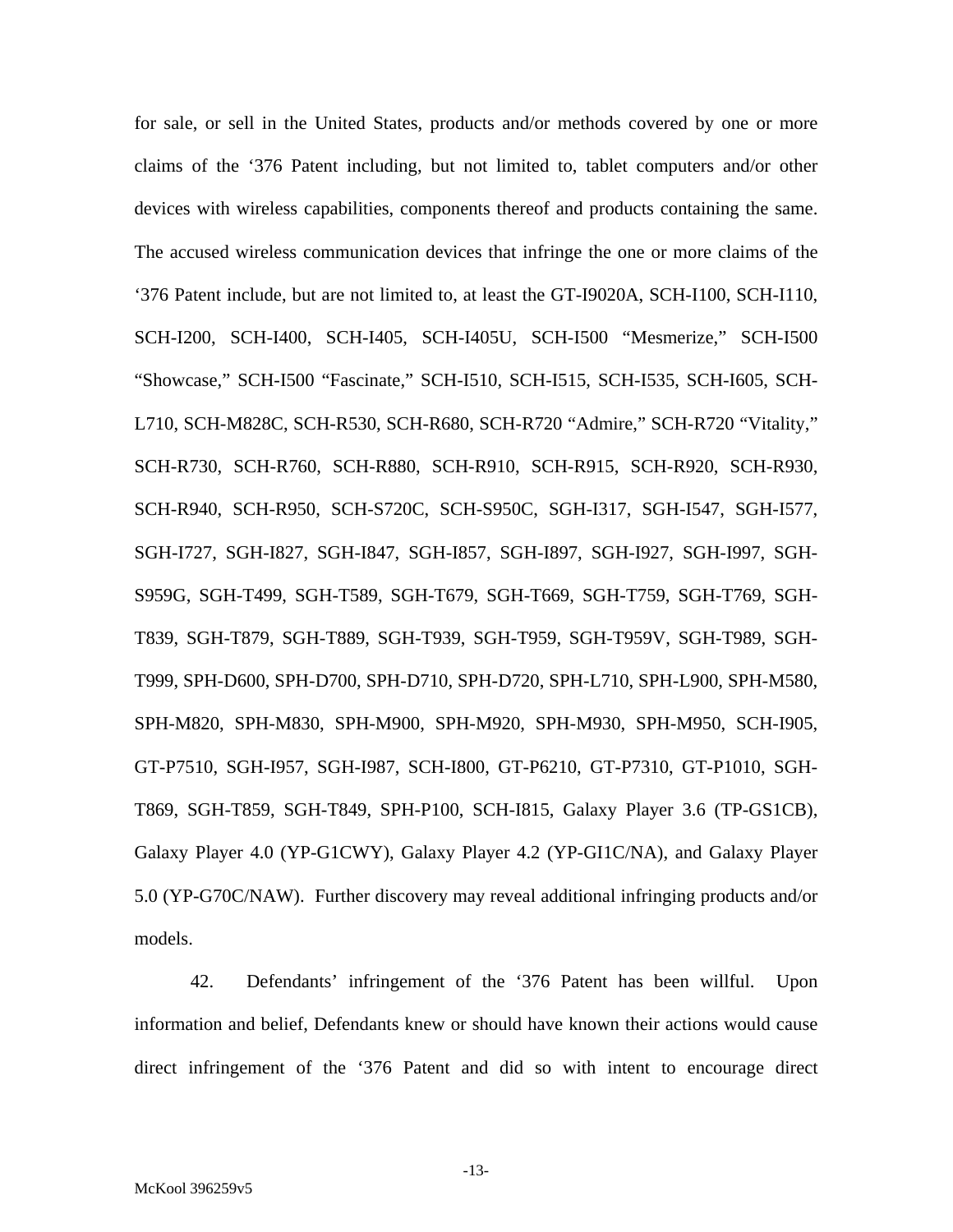infringement. Defendants were previously the beneficiaries of a license and/or a covenant not to sue with respect to the '376 Patent. Defendants' continued infringement of the '376 Patent has damaged and will continue to damage Ericsson.

## **COUNT III.**

## **CLAIM FOR PATENT INFRINGEMENT OF THE '568 PATENT**

43. Ericsson repeats and realleges the allegations in paragraphs 1-42 as though fully set forth herein.

44. Defendants have infringed, contributed to the infringement of, and/or induced infringement of the '568 Patent by making, using, selling, offering for sale, or importing into the United States, or by intending that others make, use, import into, offer for sale, or sell in the United States, products and/or methods covered by one or more claims of the '568 Patent including, but not limited to, cellular telephones, tablet computers, base stations, televisions, computers, Blu-Ray players, cameras, and/or other devices with wireless capabilities, components thereof and products containing the same. The accused devices that infringe the one or more claims of the '568 Patent include, but are not limited to, at least the GT-I9020A, SCH-I110 "Illusion," SCH-I110 "Proclaim," SCH-I200, SCH-I400, SCH-I405, SCH-I405U, SCH-I500 "Mesmerize," SCH-I500 "Showcase," and SCH-I500 "Fascinate," SCH-I510, SCH-I515, SCH-I535, SCH-I605, SCH-L710, SCH-M828C, SCH-R390C "Comment 2," SCH-R390C "Freeform 4," SCH-R530, SCH-R680, SCH-R730, SCH-R760, SCH-R910, SCH-R915, SCH-R930, SCH-R940, SCH-R950, SCH-S720C, SCH-S950C, SGH-I317, SGH-I547, SGH-I557, SGH-I667, SGH-I677, SGH-I717, SGH-I727, SGH-I747, SGH-I777, SGH-I827, SGH-I847, SGH-I857, SGH-I897, SGH-I917, SGH-I927, SGH-I937, SGH-I997, SGH-S959G, SGH-T499, SGH-T589, SGH-T679, SGH-T699, SGH-T759, SGH-T769, SGH-T839, SGH-

-14-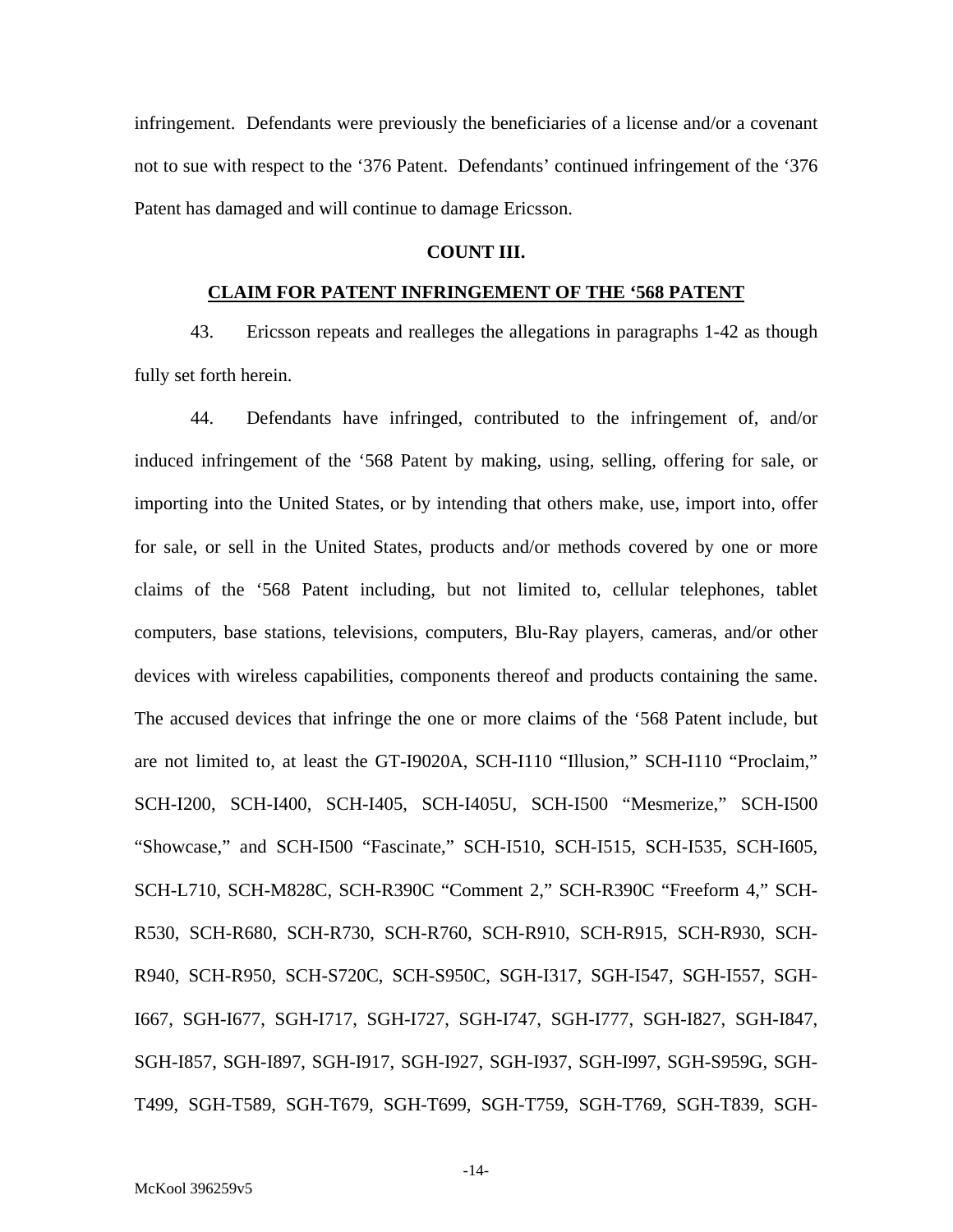T879, SGH-T889, SGH-T959, SGH-T959V, SGH-T999, SPH-D600, SPH-D700, SPH-D710, SPH-D720, SPH-L300, SPH-L710, SPH-L900, SPH-M580, SPH-M820, SPH-M830, SPH-M920, SPH-M930, SPH-M950, SCH-I815, GT-P6210, SGH-T869, GT-P1010, SCH-I800, SGH-T849, SPH-P100, SGH-I987, SCH-I705, GT-P3113, GT-P5113, SGH-I957, SCH-I905, GT-P7510, GT-P7310, SGH-T859, GT-N8013ZWYXAR, GT-N8013; Samsung's LED 8000 Series television, LED 7550 Series television, LED 7500 Series television, LED 7150 Series television, LED 7100 Series television, LED 6900 Series television, LED 6550 Series television, LED 6500 Series television, LED 6150 Series television, LED 6100 Series television, LED 6070 Series television, LED 5300 Series television, Plasma 8000 Series television, Plasma 7000 Series television, Plasma 6500 Series television, Plasma 550 Series television, and Plasma 490 Series television; Samsung's BD-C7900 Series, BD-C8000 Series, BD-C7500 Series, BD-C6900 Series, BD-C6800 Series, BD-C6500 Series, BD-D7500 Series, BD-D7000 Series, BD-D6700 Series, BD-D6500 Series, BD-D5700 Series, BD-E6500 Series, BD-E5900 Series, BD-E5700 Series, BD-ES6000 Series, BD-EM59C, and BD-Em57C Blu-Ray players; Samsung's Series 3 notebook computers, Series 5 notebook computers, Series 7 notebook computers, Series 9 notebook computers, and Chromebook Series 5 notebook computers; Series 3 Chromebox computers, Samsung's DP700A3B computer, Series 7 Slate tablets; Samsung's Galaxy Player 3.6 (TP-GS1CB), Galaxy Player 4.0 (YP-G1CWY), Galaxy Player 4.2 (YP-GI1C/NA), Galaxy Player 5.0 (YP-G70C/NAW); Samsung's WB150F camera, DV300F camera, and SH100 camera. Further discovery may reveal additional infringing products and/or models.

-15-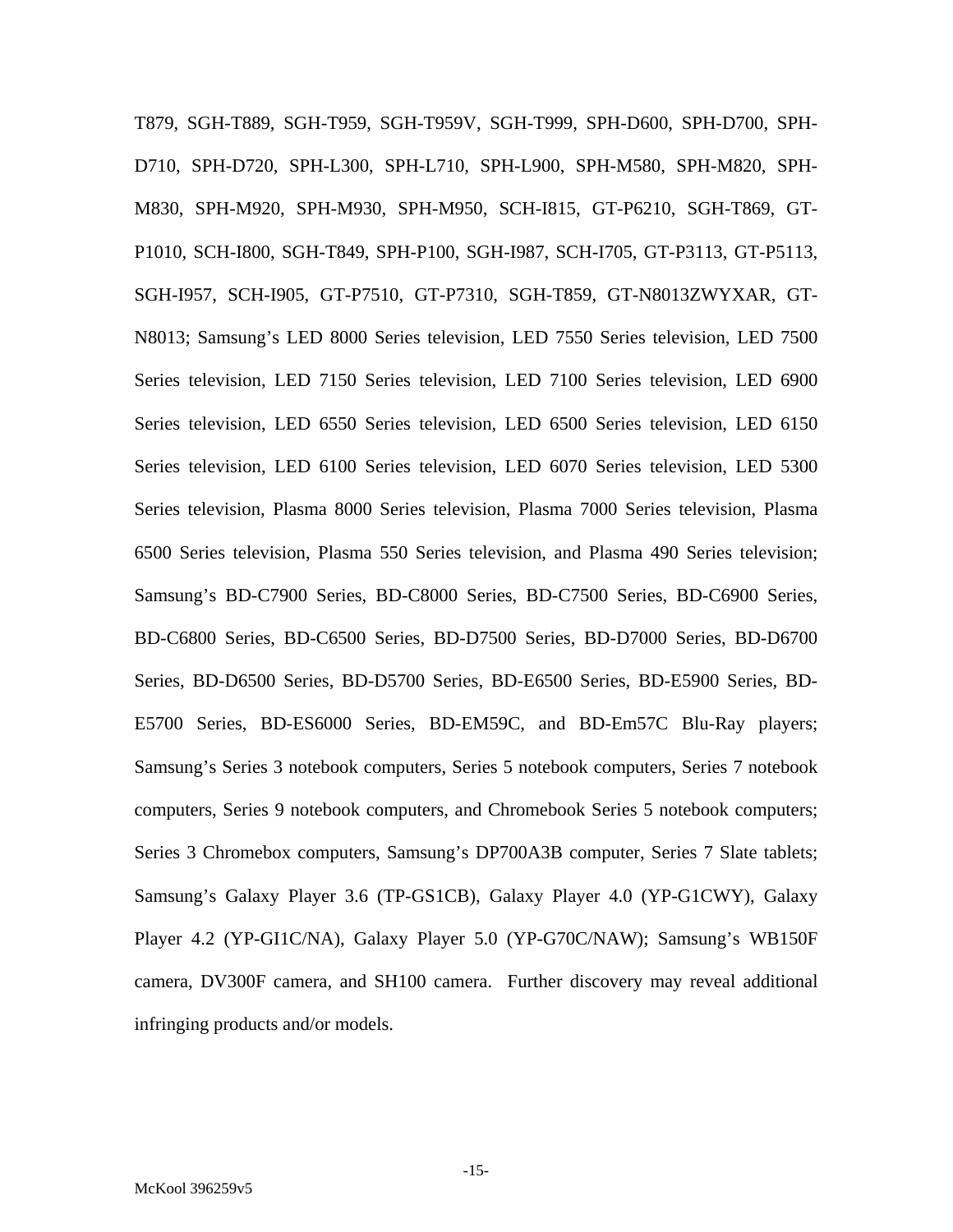45. Defendants' infringement of the '568 Patent has been willful. Upon information and belief, Defendants knew or should have known their actions would cause direct infringement of the '568 Patent and did so with intent to encourage direct infringement. Defendants were previously the beneficiaries of a license and/or a covenant not to sue with respect to the '568 Patent. Defendants' continued infringement of the '568 Patent has damaged and will continue to damage Ericsson.

#### **COUNT IV.**

#### **CLAIM FOR PATENT INFRINGEMENT OF THE '063 PATENT**

46. Ericsson repeats and realleges the allegations in paragraphs 1-45 as though fully set forth herein.

47. Defendants have infringed, contributed to the infringement of, and/or induced infringement of the '063 Patent by making, using, selling, offering for sale, or importing into the United States, or by intending that others make, use, import into, offer for sale, or sell in the United States, products and/or methods covered by one or more claims of the '063 Patent including, but not limited to, cellular telephones, tablet computers, base stations, and/or other devices with wireless capabilities, components thereof and products containing the same. The accused wireless communication devices that infringe the one or more claims of the '063 Patent include, but are not limited to, at least the GT-I9020A, SCH-I535, SCH-R680, SCH-R850, SCH-U810, SCH-A137, SGH-A637, SGH-A657, SGH-A687, SGH-A697, SGH-A767, SGH-A777, SGH-A797, SGH-A837, SGH-A867, SGH-A877, SGH-A887, SGH-A897, SGH-A927, SGH-I317, SGH-I547, SGH-I577, SGH-I617, SGH-I627, SGH-I637, SGH-I667, SGH-I717, SGH-I727, SGH-I747, SGH-I777, SGH-I827, SGH-I847, SGH-I857, SGH-I897, SGH-I907, SGH-I917, SGH-I927, SGH-I937, SGH-I997, SGH-T119, SGH-T359, SGH-T469, SGH-T479,

-16-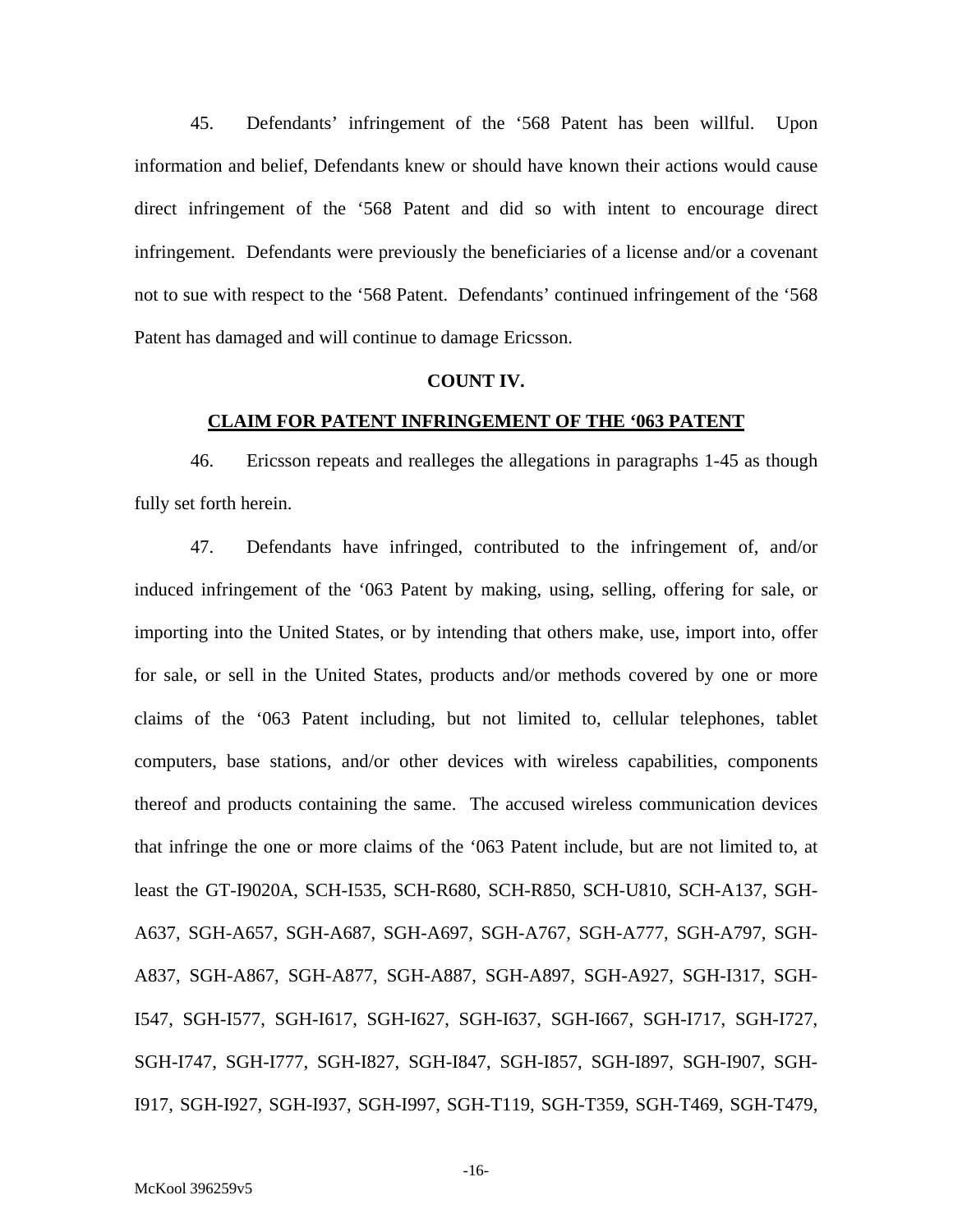SGH-T499, SGH-T559, SGH-T589, SGH-T659, SGH-T669, SGH-T679, SGH-T749, SGH-T759, SGH-T769, SGH-T839, SGH-T879, SGH-T889, SGH-T919, SGH-T929, SGH-T939, SGH-T959, SGH-T959V, SGH-T989, SGH-T999, and SPH-I350. Further discovery may reveal additional infringing products and/or models.

48. Defendants' infringement of the '063 Patent has been willful. Upon information and belief, Defendants knew or should have known their actions would cause direct infringement of the '063 Patent and did so with intent to encourage direct infringement. Defendants were previously the beneficiaries of a license and/or a covenant not to sue with respect to the '063 Patent. Moreover, the '063 Patent, *inter alia*, was presented to Samsung during licensing negotiations in the months before the filing of this lawsuit. Defendants' continued infringement of the '063 Patent has damaged and will continue to damage Ericsson.

## **COUNT V.**

#### **CLAIM FOR PATENT INFRINGEMENT OF THE '787 PATENT**

49. Ericsson repeats and realleges the allegations in paragraphs 1-48 as though fully set forth herein.

50. Defendants have infringed, contributed to the infringement of, and/or induced infringement of the '787 Patent by making, using, selling, offering for sale, or importing into the United States, or by intending that others make, use, import into, offer for sale, or sell in the United States, products and/or methods covered by one or more claims of the '787 Patent including, but not limited to, cellular telephones, tablet computers, base stations, and/or other devices with wireless capabilities, components thereof and products containing the same. The accused wireless communication devices that infringe the one or more claims of the '787 Patent include, but are not limited to, at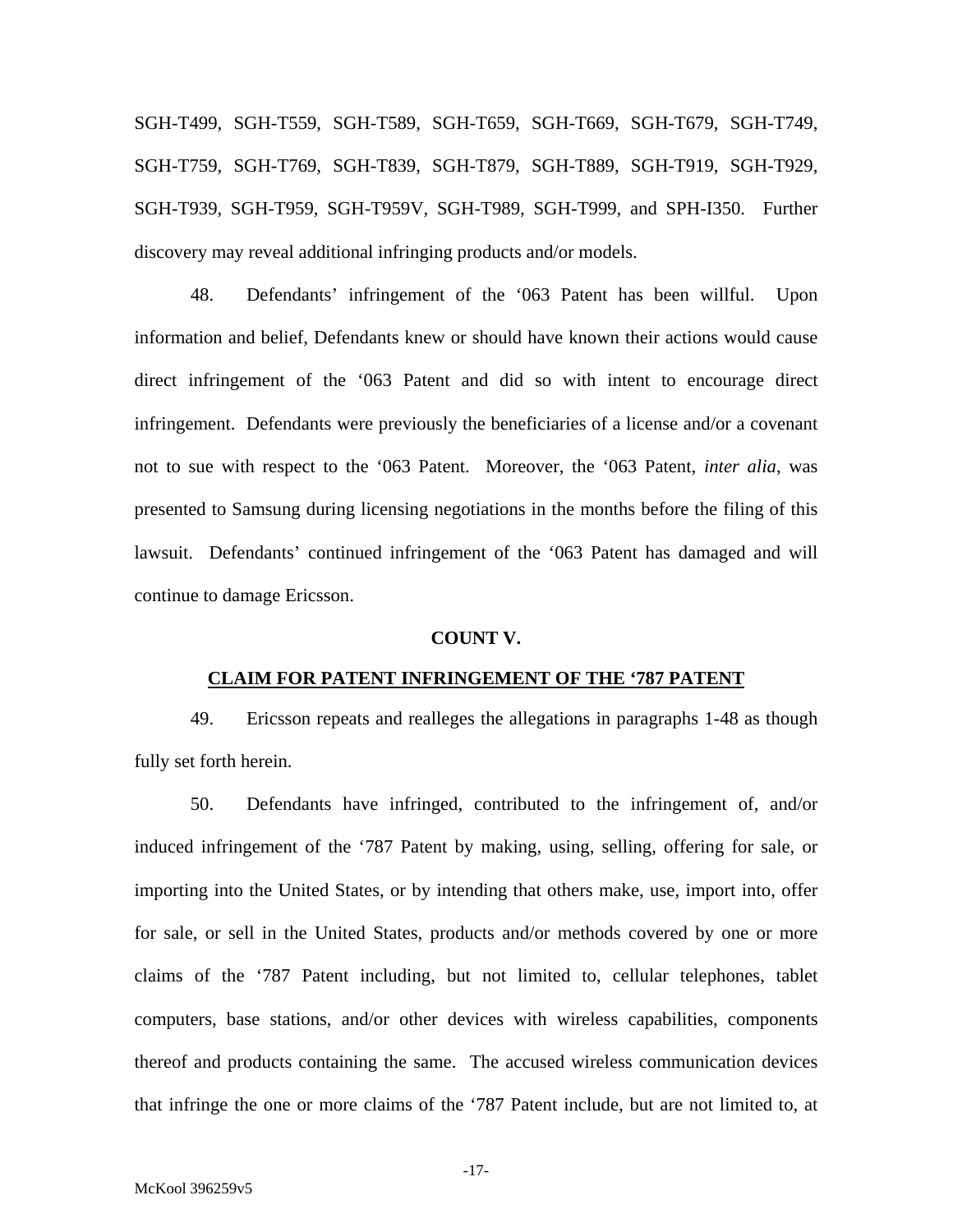least the Samsung Captivate Galaxy S (SGH-I897). Further discovery may reveal additional infringing products and/or models.

51. Defendants' infringement of the '787 Patent has been willful. Upon information and belief, Defendants knew or should have known their actions would cause direct infringement of the '787 Patent and did so with intent to encourage direct infringement. Defendants were previously the beneficiaries of a license and/or a covenant not to sue with respect to the '787 Patent. Defendants' continued infringement of the '787 Patent has damaged and will continue to damage Ericsson.

## **COUNT VI.**

## **CLAIM FOR PATENT INFRINGEMENT OF THE '069 PATENT**

52. Ericsson repeats and realleges the allegations in paragraphs 1-51 as though fully set forth herein.

53. Defendants have infringed, contributed to the infringement of, and/or induced infringement of the '069 Patent by making, using, selling, offering for sale, or importing into the United States, or by intending that others make, use, import into, offer for sale, or sell in the United States, products and/or methods covered by one or more claims of the '069 Patent including, but not limited to, cellular telephones, tablet computers, base stations, and/or other devices with wireless capabilities, components thereof and products containing the same. The accused wireless communication devices that infringe the one or more claims of the '069 Patent include, but are not limited to, at least the GT-I9020A, SCH-I535, SCH-R680, SCH-R850, SCH-U810, SCH-A137, SGH-A637, SGH-A657, SGH-A687, SGH-A697, SGH-A767, SGH-A777, SGH-A797, SGH-A837, SGH-A867, SGH-A877, SGH-A887, SGH-A897, SGH-A927, SGH-I317, SGH-I547, SGH-I577, SGH-I617, SGH-I627, SGH-I637, SGH-I667, SGH-I717, SGH-I727,

-18-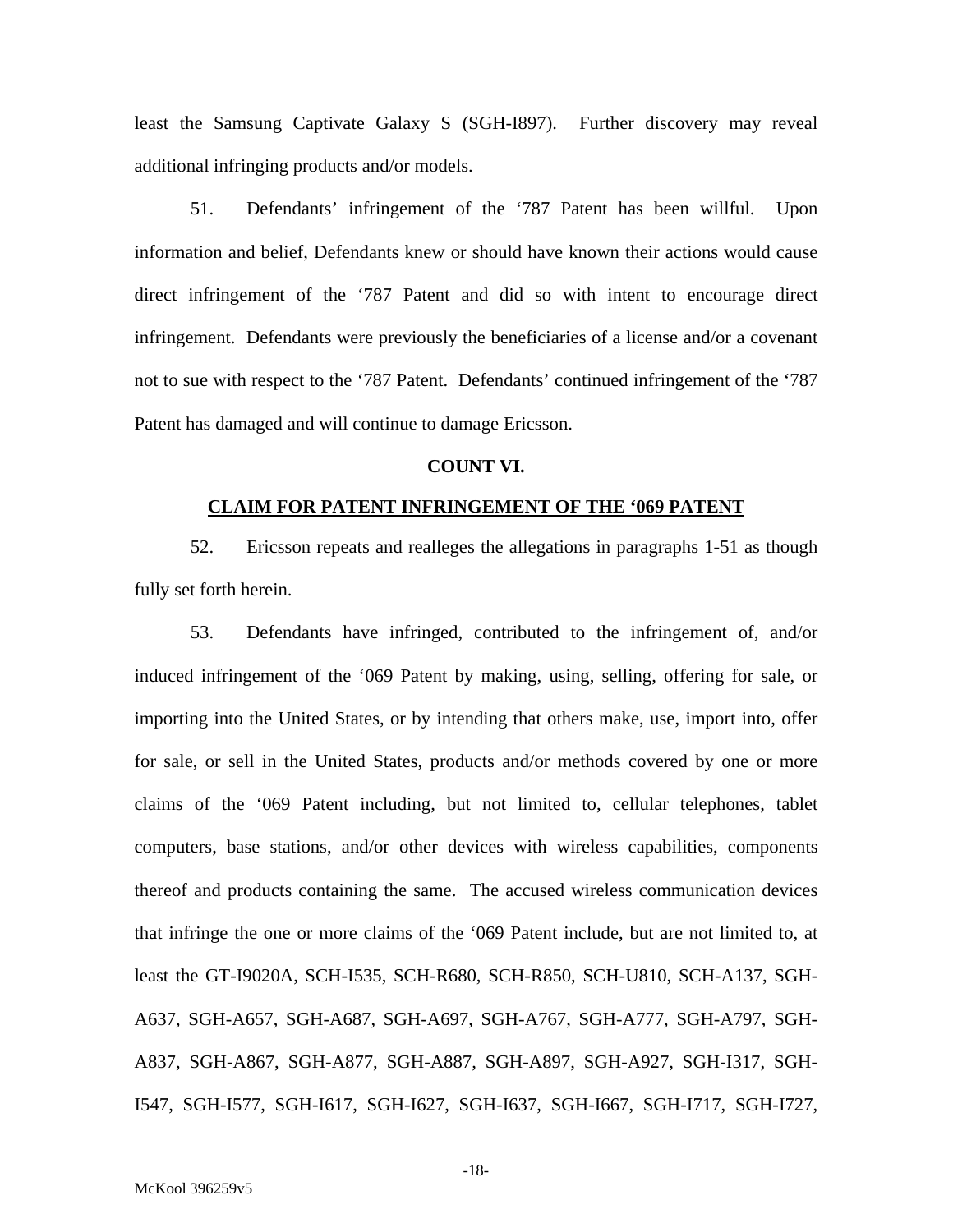SGH-I747, SGH-I777, SGH-I827, SGH-I847, SGH-I857, SGH-I897, SGH-I907, SGH-I917, SGH-I927, SGH-I937, SGH-I997, SGH-T119, SGH-T359, SGH-T469, SGH-T479, SGH-T499, SGH-T559, SGH-T589, SGH-T659, SGH-T669, SGH-T679, SGH-T749, SGH-T759, SGH-T769, SGH-T839, SGH-T879, SGH-T889, SGH-T919, SGH-T929, SGH-T939, SGH-T959, SGH-T959V, SGH-T989, SGH-T999, and SPH-I350. Further discovery may reveal additional infringing products and/or models.

54. Defendants' infringement of the '069 Patent has been willful. Upon information and belief, Defendants knew or should have known their actions would cause direct infringement of the '069 Patent and did so with intent to encourage direct infringement. Defendants were previously the beneficiaries of a license and/or a covenant not to sue with respect to the '069 Patent. Moreover, the '069 Patent, *inter alia*, was presented to Samsung during licensing negotiations in the months before the filing of this lawsuit. Defendants' continued infringement of the '069 Patent has damaged and will continue to damage Ericsson.

#### **COUNT VII.**

#### **CLAIM FOR PATENT INFRINGEMENT OF THE '233 PATENT**

55. Ericsson repeats and realleges the allegations in paragraphs 1-54 as though fully set forth herein.

56. Defendants have infringed, contributed to the infringement of, and/or induced infringement of the '233 Patent by making, using, selling, offering for sale, or importing into the United States, or by intending that others make, use, import into, offer for sale, or sell in the United States, products and/or methods covered by one or more claims of the '233 Patent including, but not limited to, cellular telephones, tablet computers, base stations, and/or other devices with wireless capabilities, components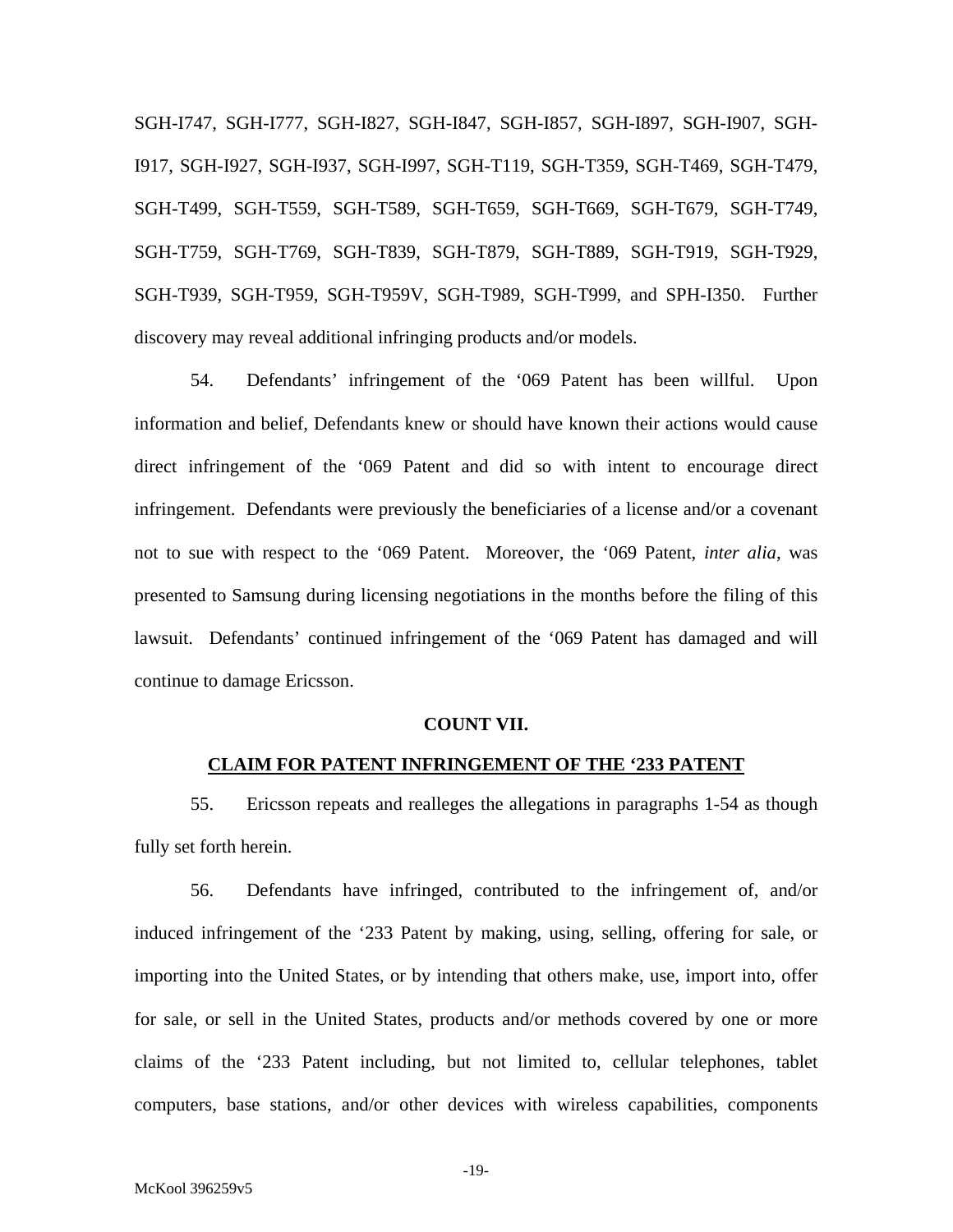thereof and products containing the same. The accused wireless communication devices that infringe the one or more claims of the '233 Patent include, but are not limited to, at least the GT-I9020A, SCH-I535, SCH-R680, SCH-R850, SCH-U810, SCH-A137, SGH-A637, SGH-A657, SGH-A687, SGH-A697, SGH-A767, SGH-A777, SGH-A797, SGH-A837, SGH-A867, SGH-A877, SGH-A887, SGH-A897, SGH-A927, SGH-I317, SGH-I547, SGH-I577, SGH-I617, SGH-I627, SGH-I637, SGH-I667, SGH-I717, SGH-I727, SGH-I747, SGH-I777, SGH-I827, SGH-I847, SGH-I857, SGH-I897, SGH-I907, SGH-I917, SGH-I927, SGH-I937, SGH-I997, SGH-T119, SGH-T359, SGH-T469, SGH-T479, SGH-T499, SGH-T559, SGH-T589, SGH-T659, SGH-T669, SGH-T679, SGH-T749, SGH-T759, SGH-T769, SGH-T839, SGH-T879, SGH-T889, SGH-T919, SGH-T929, SGH-T939, SGH-T959, SGH-T959V, SGH-T989, SGH-T999, and SPH-I350. Further discovery may reveal additional infringing products and/or models.

57. Defendants' infringement of the '233 Patent has been willful. Upon information and belief, Defendants knew or should have known their actions would cause direct infringement of the '233 Patent and did so with intent to encourage direct infringement. Defendants were previously the beneficiaries of a license and/or a covenant not to sue with respect to the '233 Patent. Moreover, the '233 Patent, *inter alia*, was presented to Samsung during licensing negotiations in the months before the filing of this lawsuit. Defendants' continued infringement of the '233 Patent has damaged and will continue to damage Ericsson.

#### **COUNT VIII.**

## **CLAIM FOR PATENT INFRINGEMENT OF THE '474 PATENT**

58. Ericsson repeats and realleges the allegations in paragraphs 1-57 as though fully set forth herein.

-20-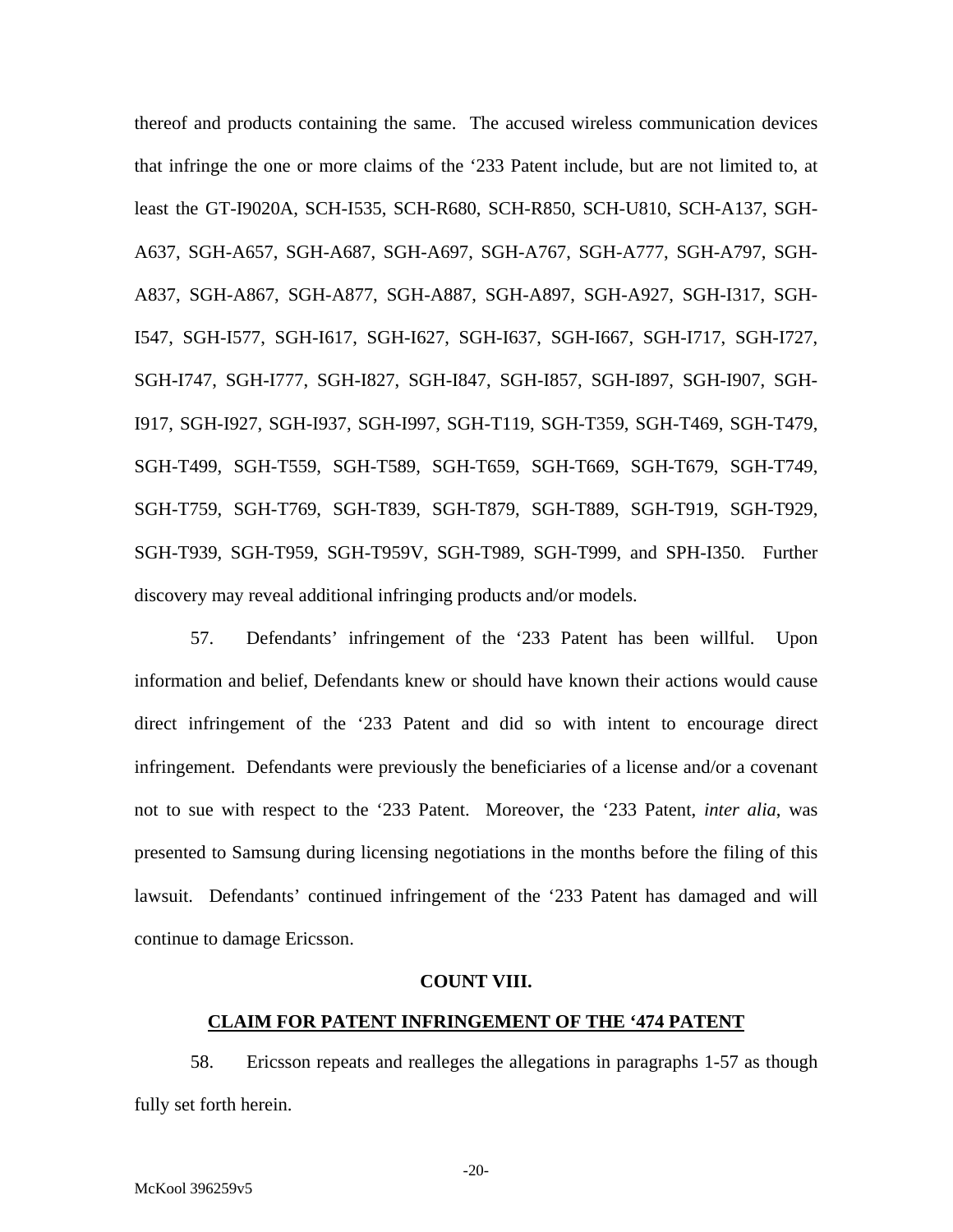59. Defendants have infringed, contributed to the infringement of, and/or induced infringement of the '474 Patent by making, using, selling, offering for sale, or importing into the United States, or by intending that others make, use, import into, offer for sale, or sell in the United States, products and/or methods covered by one or more claims of the '474 Patent including, but not limited to, cellular telephones, tablet computers, base stations, and/or other devices with wireless capabilities, components thereof and products containing the same. The accused wireless communication devices that infringe the one or more claims of the '474 Patent include, but are not limited to, at least the GT-I9020A, SCH-I200, SCH-I405, SCH-I405U, SCH-I510, SCH-I515, SCH-I535, SCH-I605, SCH-L710, SCH-R530, SCH-R900, SCH-R910, SCH-R915, SCH-R920, SCH-R930, SCH-R940, SCH-R950, SGH-A157, SGH-A667, SGH-A687, SGH-A797, SGH-I317, SGH-I547, SGH-I577, SGH-I667, SGH-I717, SGH-I727, SGH-I747, SGH-I777, SGH-I897, SGH-I927, SPH-L710, SGH-I957, SCH-I905, SCH-I815, SGH-T759, SGH-T839, SGH-T879, SGH-T889, SPH-L300, SGH-T959V, SPH-L900, and the Samsung Evolved Node B Macrocell, Evolved Node B U-RAS Compact, Evolved Node B Picocell, and Evolved Node B Femtocell. Further discovery may reveal additional infringing products and/or models.

60. Defendants' infringement of the '474 Patent has been willful. Upon information and belief, Defendants knew or should have known their actions would cause direct infringement of the '474 Patent and did so with intent to encourage direct infringement. Defendants were previously the beneficiaries of a license and/or a covenant not to sue with respect to the '474 Patent. Defendants' continued infringement of the '474 Patent has damaged and will continue to damage Ericsson.

-21-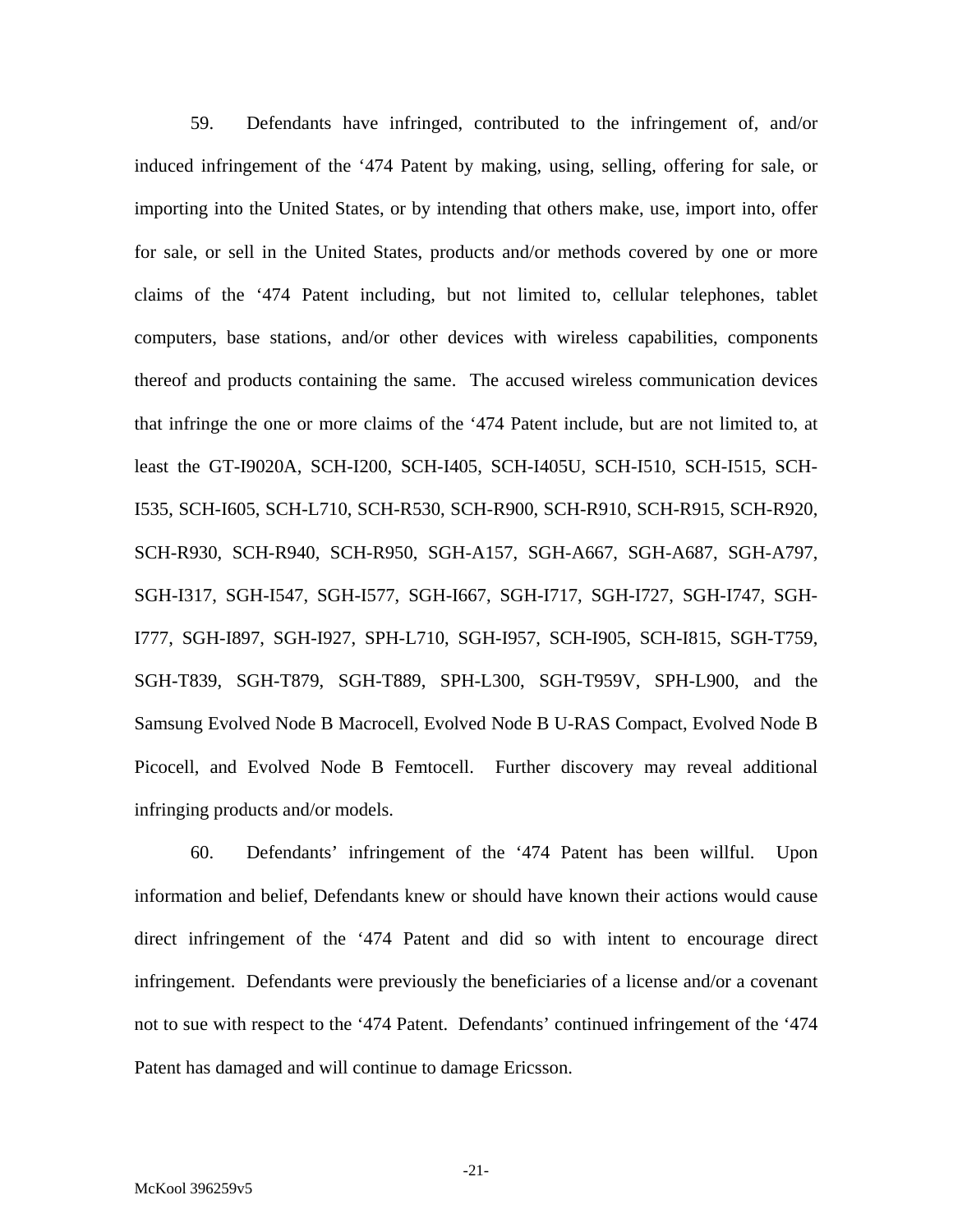## **COUNT IX.**

## **CLAIM FOR PATENT INFRINGEMENT OF THE '417 PATENT**

61. Ericsson repeats and realleges the allegations in paragraphs 1-60 as though fully set forth herein.

62. Defendants have infringed, contributed to the infringement of, and/or induced infringement of the '417 Patent by making, using, selling, offering for sale, or importing into the United States, or by intending that others make, use, import into, offer for sale, or sell in the United States, products and/or methods covered by one or more claims of the '417 Patent including, but not limited to, cellular telephones, tablet computers, base stations, and/or other devices with wireless capabilities, components thereof and products containing the same. Defendants' wireless communication devices that infringe the claims of the '417 Patent include, but are not limited to, at least the Samsung SCH-I200, SCH-I405, SCH-I405U, SCH-I510, SCH-I515, SCH-I535, SCH-I605, SCH-L710, SCH-R530, SCH-R900, SCH-R910, SCH-R915, SCH-R920, SCH-R930, SCH-R940, SCH-R950, SGH-I317, SGH-I547, SGH-I577, SGH-I667, SGH-I717, SGH-I727, SGH-I747, SGH-I897, SGH-T879, SGH-T889, SPH-L300, SPH-L710, SPH-L900, SGH-I957, SCH-I905, SCH-I815, and the Samsung Evolved Node B Macrocell, Evolved Node B U-RAS Compact, Evolved Node B Picocell, and Evolved Node B Femtocell. Further discovery may reveal additional infringing products and/or models.

63. Defendants' infringement of the '417 Patent has been willful. Upon information and belief, Defendants knew or should have known their actions would cause direct infringement of the '417 Patent and did so with intent to encourage direct infringement. Defendants were previously the beneficiaries of a license and/or a covenant

-22-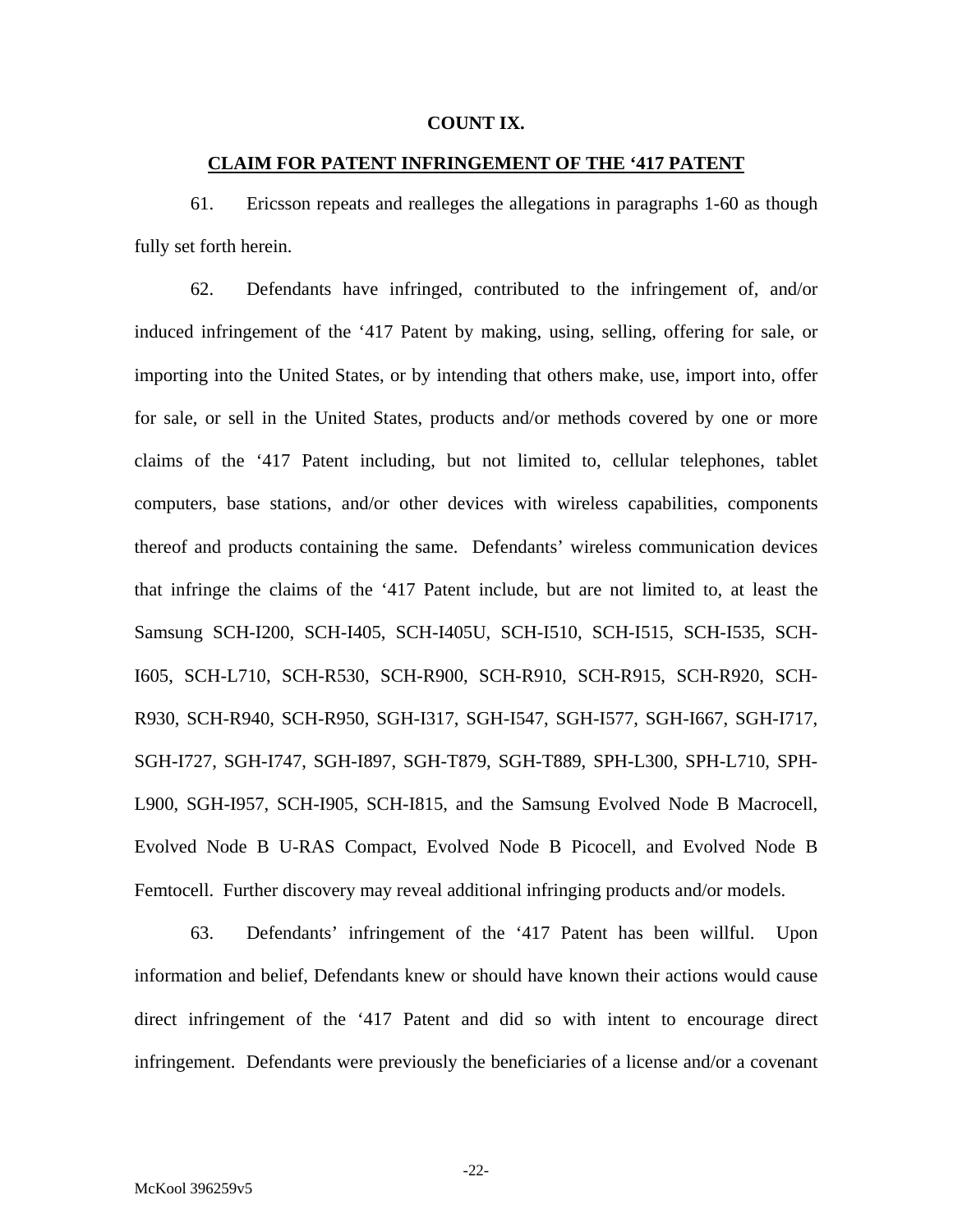not to sue with respect to the '417 Patent. Defendants' continued infringement of the '417 Patent has damaged and will continue to damage Ericsson.

# **COUNT X.**

## **CLAIM FOR PATENT INFRINGEMENT OF THE '592 PATENT**

64. Ericsson repeats and realleges the allegations in paragraphs 1-63 as though fully set forth herein.

65. Defendants have infringed, contributed to the infringement of, and/or induced infringement of the '592 Patent by making, using, selling, offering for sale, or importing into the United States, or by intending that others make, use, import into, offer for sale, or sell in the United States, products and/or methods covered by one or more claims of the '592 Patent including, but not limited to, cellular telephones, tablet computers, base stations, and/or other devices with wireless capabilities, components thereof and products containing the same. Defendants' wireless communication devices that infringe the claims of the '592 Patent include, but are not limited to, at least the Samsung Galaxy S II Skyrocket. Further discovery may reveal additional infringing products and/or models.

66. Defendants' infringement of the '592 Patent has been willful. Upon information and belief, Defendants knew or should have known their actions would cause direct infringement of the '592 Patent and did so with intent to encourage direct infringement. Defendants were previously the beneficiaries of a license and/or a covenant not to sue with respect to the '592 Patent. Defendants' continued infringement of the '592 Patent has damaged and will continue to damage Ericsson.

-23-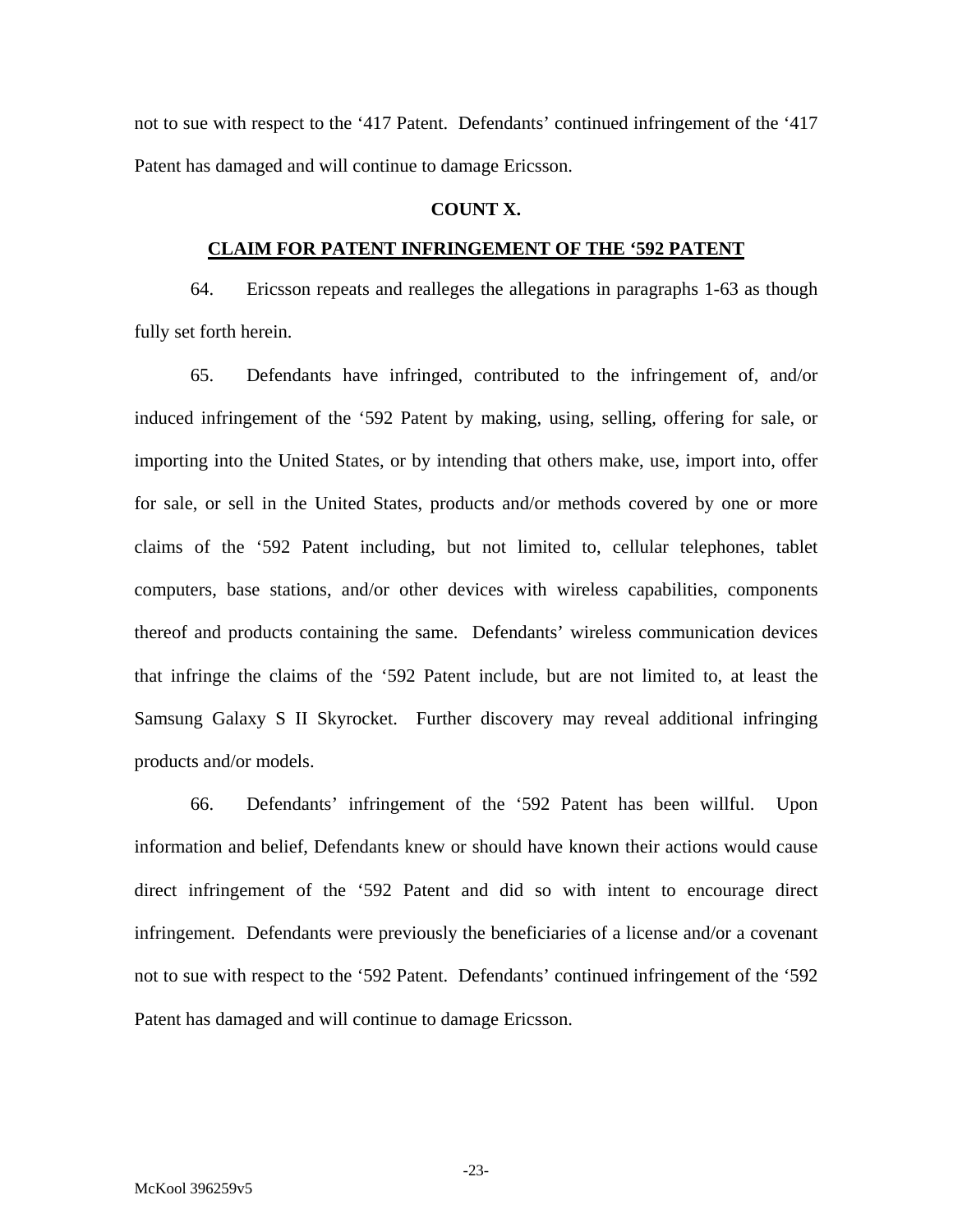## **COUNT XI.**

## **CLAIM FOR PATENT INFRINGEMENT OF THE '078 PATENT**

67. Ericsson repeats and realleges the allegations in paragraphs 1-66 as though fully set forth herein.

68. Defendants have infringed, contributed to the infringement of, and/or induced infringement of the '078 Patent by making, using, selling, offering for sale, or importing into the United States, or by intending that others make, use, import into, offer for sale, or sell in the United States, products and/or methods covered by one or more claims of the '078 Patent including, but not limited to, cellular telephones, tablet computers, base stations, and/or other devices with wireless capabilities, components thereof and products containing the same. The accused wireless communication devices that infringe the one or more claims of the '078 Patent include, but are not limited to, at least the Samsung Captivate Galaxy S (SGH-I897). Further discovery may reveal additional infringing products and/or models.

69. Defendants' infringement of the '078 Patent has been willful. Upon information and belief, Defendants knew or should have known their actions would cause direct infringement of the '078 Patent and did so with intent to encourage direct infringement. Defendants were previously the beneficiaries of a license and/or a covenant not to sue with respect to the '078 Patent. Defendants' continued infringement of the '078 Patent has damaged and will continue to damage Ericsson.

## **COUNT XII.**

#### **CLAIM FOR PATENT INFRINGEMENT OF THE '709 PATENT**

70. Ericsson repeats and realleges the allegations in paragraphs 1-69 as though fully set forth herein.

-24-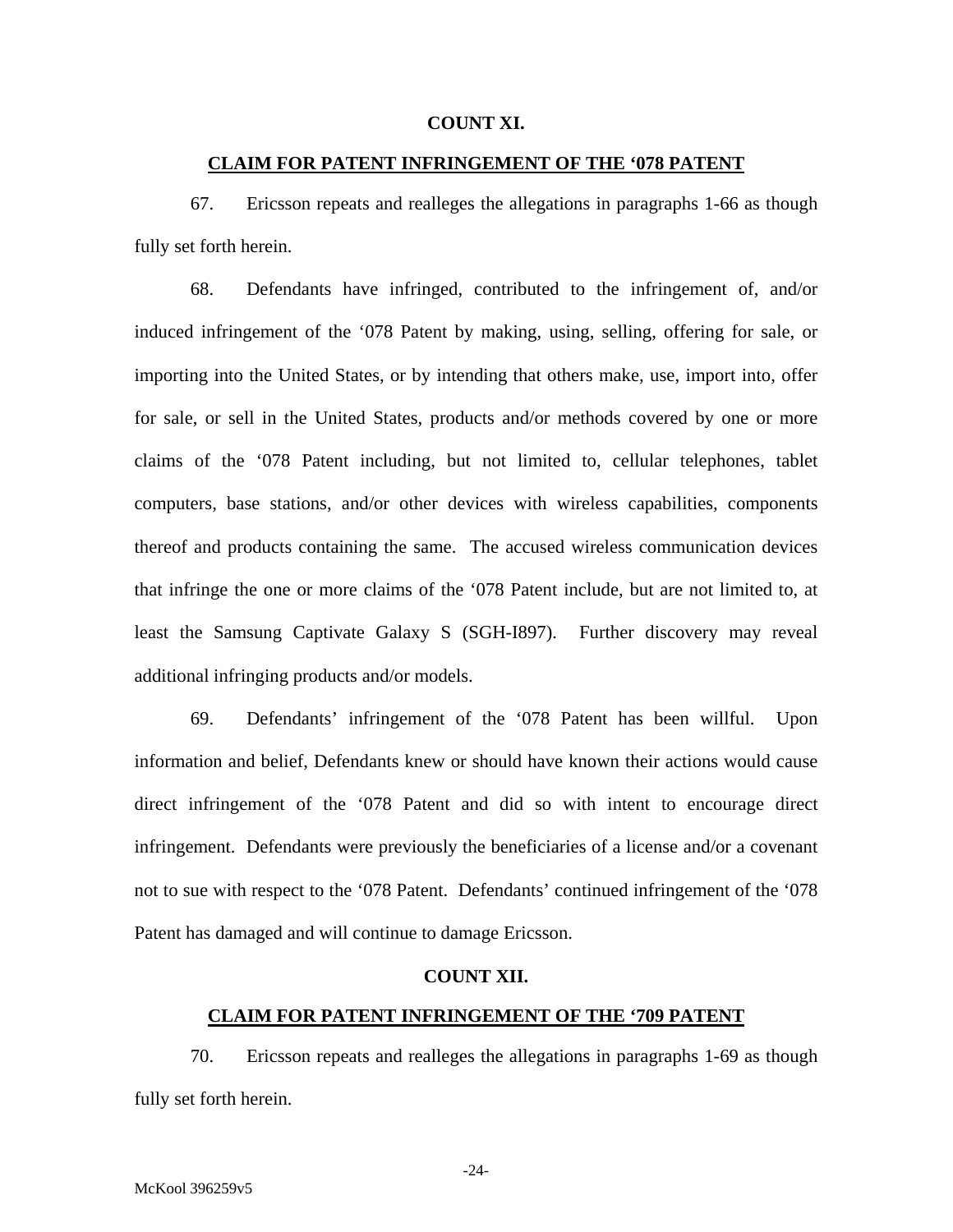71. Defendants have infringed, contributed to the infringement of, and/or induced infringement of the '709 Patent by making, using, selling, offering for sale, or importing into the United States, or by intending that others make, use, import into, offer for sale, or sell in the United States, products and/or methods covered by one or more claims of the '709 Patent including, but not limited to, cellular telephones, tablet computers, base stations, and/or other devices with wireless capabilities, components thereof and products containing the same. Defendants' wireless communication devices that infringe the claims of the '709 Patent include, but are not limited to, at least the Samsung SCH-I200, SCH-I405, SCH-I405U, SCH-I510, SCH-I515, SCH-I535, SCH-I605, SCH-L710, SCH-R530, SCH-R900, SCH-R910, SCH-R915, SCH-R920, SCH-R930, SCH-R940, SCH-R950, SGH-I317, SGH-I547, SGH-I577, SGH-I667, SGH-I717, SGH-I727, SGH-I747, SGH-I897, SGH-T879, SGH-T889, SPH-L300, SPH-L710, SPH-L900, SGH-I957, SCH-I905, SCH-I815, and the Samsung Evolved Node B Macrocell, Evolved Node B U-RAS Compact, Evolved Node B Picocell, and Evolved Node B Femtocell. Further discovery may reveal additional infringing products and/or models.

72. Defendants' infringement of the '709 Patent has been willful. Upon information and belief, Defendants knew or should have known their actions would cause direct infringement of the '709 Patent and did so with intent to encourage direct infringement. Defendants were previously the beneficiaries of a license and/or a covenant not to sue with respect to the '709 Patent. Defendants' continued infringement of the '709 Patent has damaged and will continue to damage Ericsson.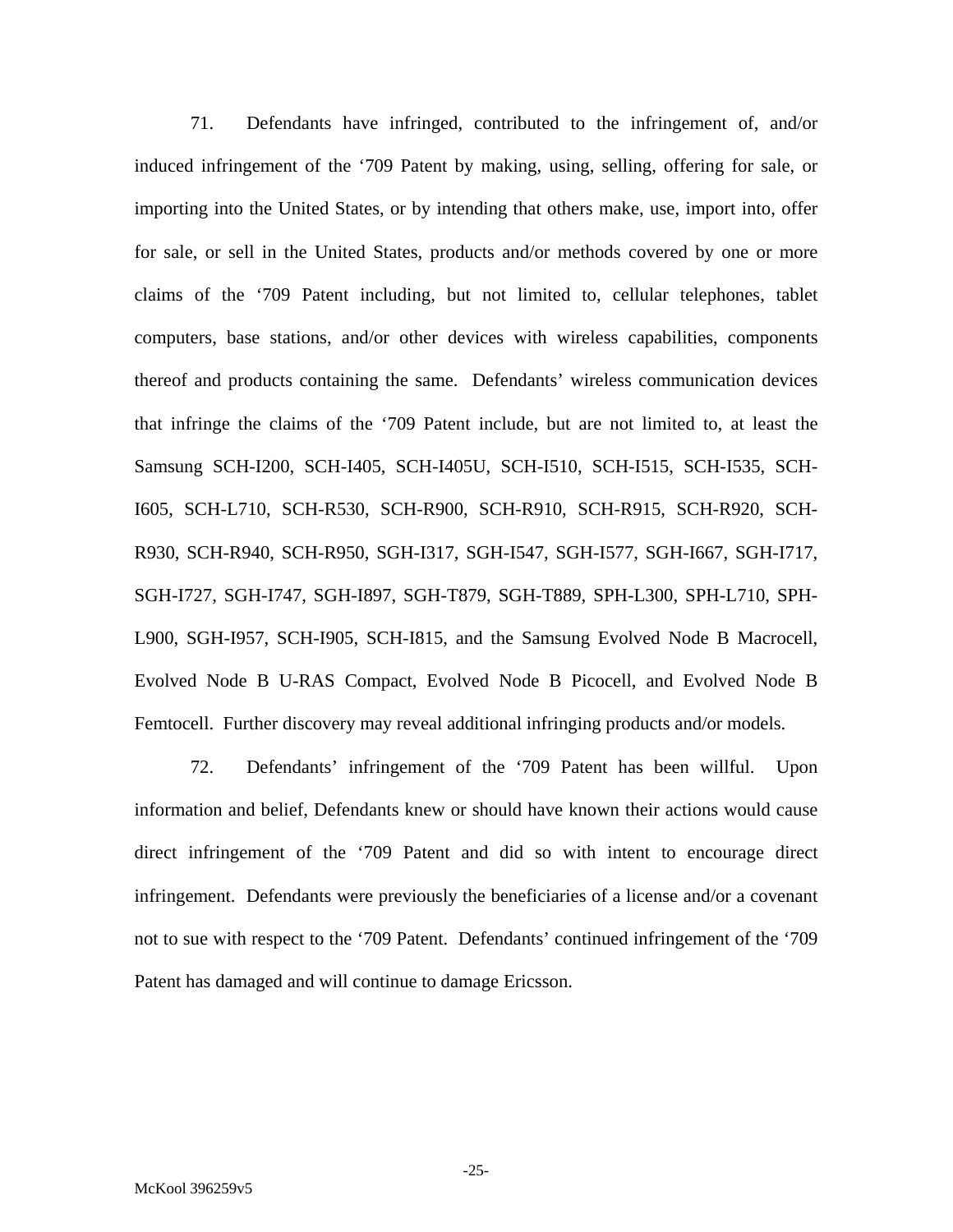## **COUNT XIII.**

## **CLAIM FOR PATENT INFRINGEMENT OF THE '150 PATENT**

73. Ericsson repeats and realleges the allegations in paragraphs 1-72 as though fully set forth herein.

74. Defendants have infringed, contributed to the infringement of, and/or induced infringement of the '150 Patent by making, using, selling, offering for sale, or importing into the United States, or by intending that others make, use, import into, offer for sale, or sell in the United States, products and/or methods covered by one or more claims of the '150 Patent including, but not limited to, cellular telephones, tablet computers, base stations, and/or other devices with wireless capabilities, components thereof and products containing the same. Defendants' wireless communication devices that infringe the claims of the '150 Patent include, but are not limited to, at least the Samsung GT-I9020A, SCH-I200, SCH-I405, SCH-I405U, SCH-I510, SCH-I515, SCH-I535, SCH-I605, SCH-L710, SCH-R530, SCH-R900, SCH-R910, SCH-R915, SCH-R920, SCH-R930, SCH-R940, SCH-R950, SGH-A157, SGH-A667, SGH-A687, SGH-A797, SGH-I317, SGH-I547, SGH-I577, SGH-I667, SGH-I717, SGH-I727, SGH-I747, SGH-I777, SGH-I897, SGH-I927, SPH-L710, SGH-I957, SCH-I905, SCH-I815, SGH-T759, SGH-T839, SGH-T879, SGH-T889, SPH-L300, SGH-T959V, SPH-L900, and the Samsung Evolved Node B Macrocell, Evolved Node B U-RAS Compact, Evolved Node B Picocell, and Evolved Node B Femtocell. Further discovery may reveal additional infringing products and/or models.

75. Defendants' infringement of the '150 Patent has been willful. Upon information and belief, Defendants knew or should have known their actions would cause direct infringement of the '150 Patent and did so with intent to encourage direct

-26-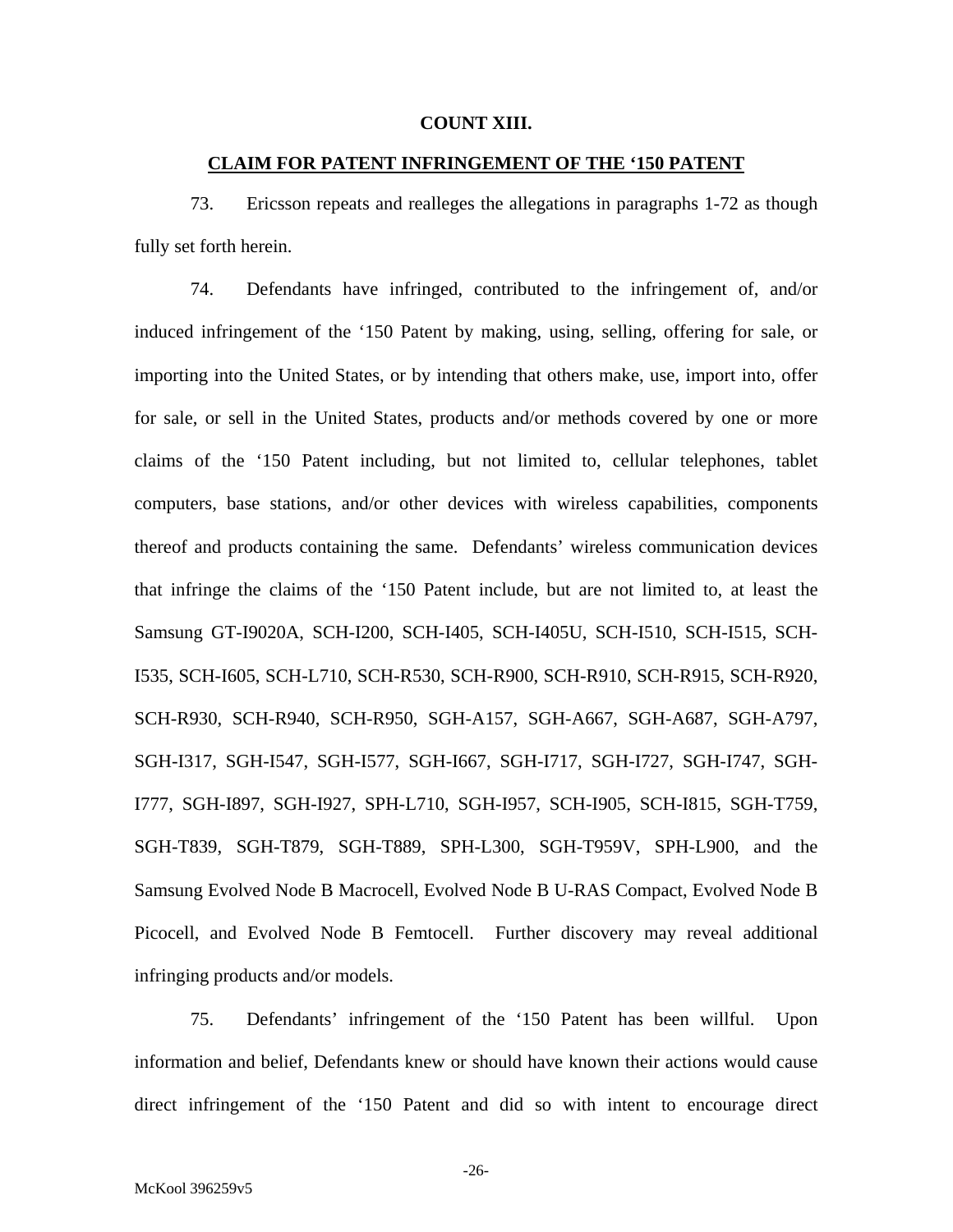infringement. Defendants were previously the beneficiaries of a license and/or a covenant not to sue with respect to the '150 Patent. Defendants' continued infringement of the '150 Patent has damaged and will continue to damage Ericsson.

## **COUNT XIV.**

## **BREACH OF CONTRACT**

76. Ericsson repeats and realleges the allegations in Paragraphs 1-75 as though fully set forth herein.

77. Samsung is a member of the European Telecommunications Standards Institute ("ETSI") and the Third Generation Partnership Project ("3GPP"), which are standards-setting organizations responsible for standardization of information and communication technologies for the benefit of their members and third parties.

78. Samsung Electronics has declared, asserted and/or otherwise represented to ETSI that certain of Samsung Electronics's patents are essential to compliance with standards promulgated by ETSI and 3GPP ("Samsung Electronics's Allegedly Standard-Essential Patents").

79. As a member of ETSI, and to comply with ETSI's Intellectual Property Rights ("IPR") Policy, Samsung Electronics represented to ETSI, ETSI members, and third parties that it would grant irrevocable licenses to certain of Samsung Electronics's patents, including but not limited to Samsung Electronics's Allegedly Standard-Essential Patents on fair, reasonable, and non-discriminatory ("FRAND") terms and conditions. The ETSI IPR Policy specifies that it "shall be governed by the laws of France." Clause 12. As a member of 3GPP, Samsung is bound to comply with the ETSI IPR Policy in regard to any patents essential to 3GPP standards.

-27-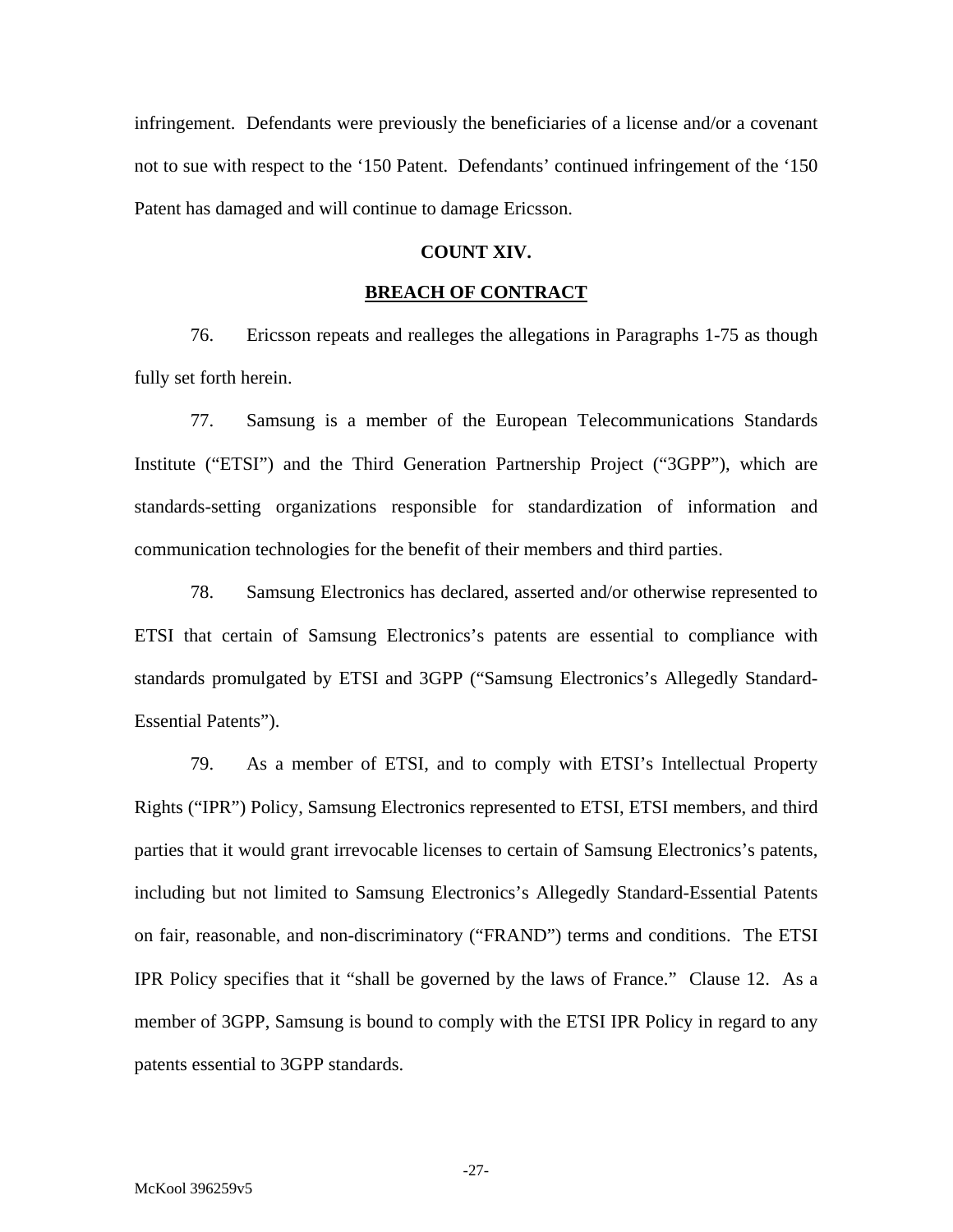80. Samsung Electronics's ETSI membership and other activities, including the declarations it made to comply with ETSI's IPR Policy, created an express and/or implied contract with ETSI, ETSI members, and/or third parties that Samsung Electronics would license its patents on FRAND terms and conditions for certain of the Samsung Electronics's patents, including but not limited to Samsung Electronics's Allegedly Standard-Essential Patents.

81. Samsung Electronics has refused to grant Ericsson a license to certain of Samsung Electronics's patents, including but not limited to Samsung Electronics's Allegedly Standard-Essential Patents on FRAND terms and conditions.

82. With respect to any of Samsung Electronics's patent(s) declared, asserted, represented or otherwise found to be standard essential, Samsung Electronics's refusal constitutes a breach of its contractual obligations to 2G and 3G standard bodies, including ETSI and 3GPP, to members thereof, and to third parties. Ericsson is a third party beneficiary of this promise and has standing to sue for its breach. Samsung Electronics's breach deprives members and third parties of licenses thereto.

83. As a proximate result of Samsung Electronics's breach, Ericsson has incurred damages and will be further damaged in the future.

## **COUNT XV.**

#### **EQUITABLE ESTOPPEL**

84. Ericsson repeats and realleges the allegations in Paragraphs 1-82 as though fully set forth herein.

85. In the course of its participation in ETSI, Samsung Electronics represented to ETSI, ETSI members, and third parties that it would grant irrevocable licenses to

-28-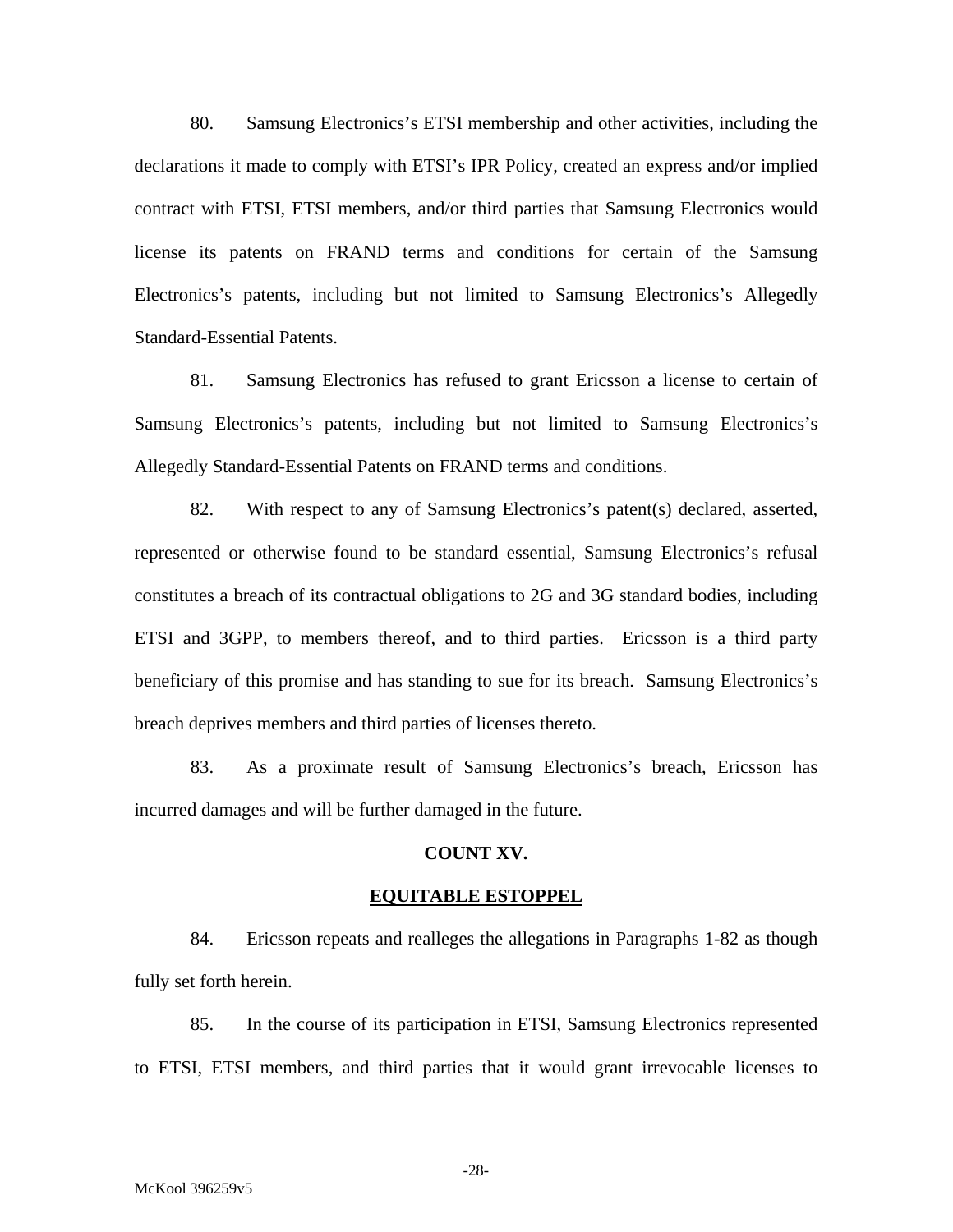Samsung Electronics's Allegedly Standard-Essential Patents on FRAND terms and conditions.

86. Samsung Electronics's ETSI membership and activities, including the declarations it made to comply with ETSI's IPR Policy for Samsung Electronics's Allegedly Standard-Essential Patents, created a false and misleading impression among ETSI, ETSI members (including Ericsson), and/or third parties that Samsung Electronics would license those patents on FRAND terms and conditions.

87. In reliance on Samsung Electronics's representations, Ericsson made substantial investments in the research, design, development, manufacture, and marketing of telecommunications equipment and technology.

88. As a result, Ericsson will be harmed materially if Samsung Electronics is permitted to assert Samsung Electronics's Allegedly Standard-Essential Patents to prevent Ericsson from importing and/or selling telecommunications equipment and technology.

## **DEMAND FOR JURY TRIAL**

Ericsson hereby demands a jury for all issues so triable.

## **PRAYER FOR RELIEF**

WHEREFORE, Ericsson respectfully requests that this Court enter judgment in their favor and grant the following relief:

- A. Adjudge that the Defendants infringe the Ericsson Patents;
- B. Adjudge that the Defendants' infringement of the Ericsson Patents was willful, and that Defendants' continued infringement of the Ericsson Patents is willful;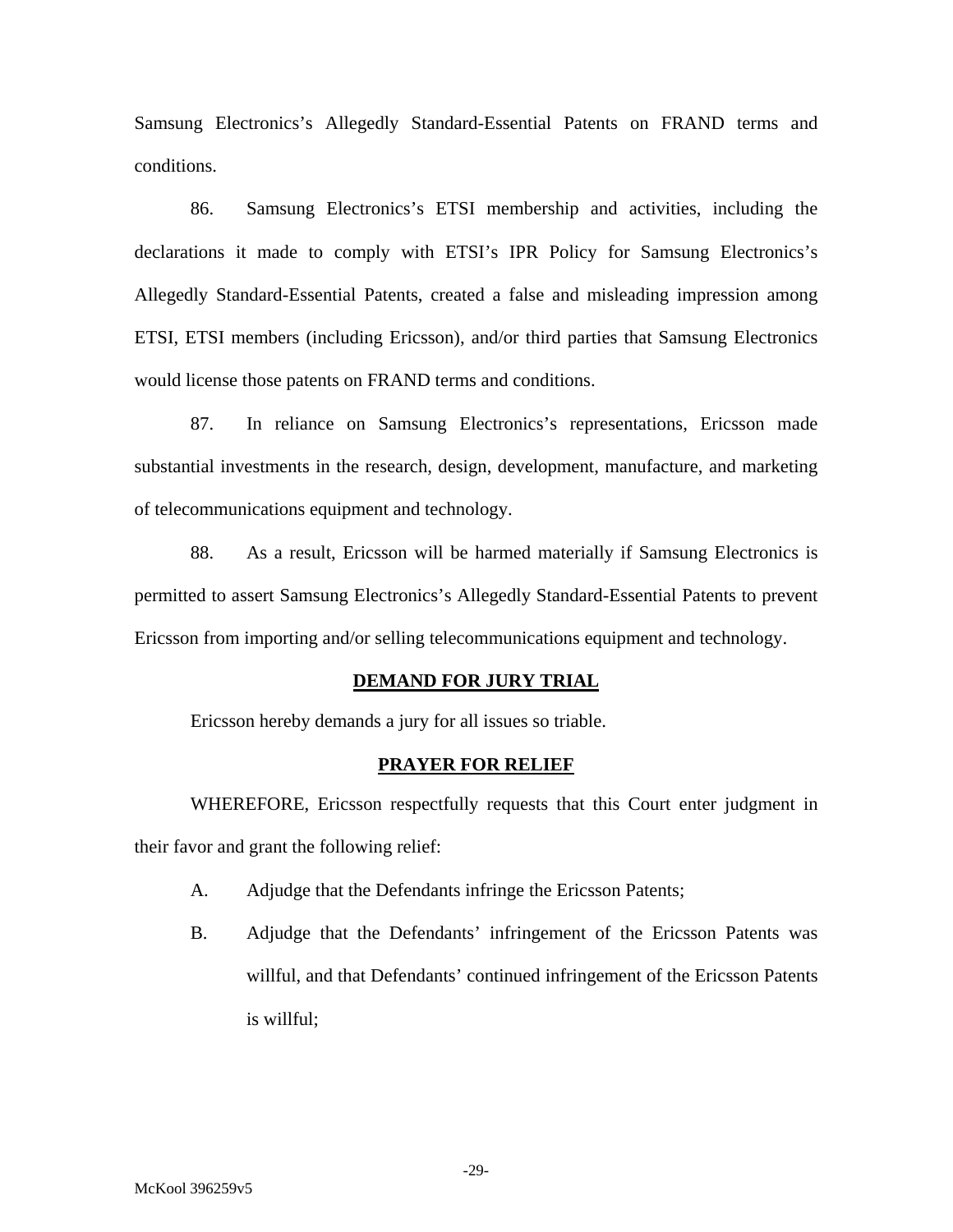- C. Award Ericsson damages in an amount adequate to compensate Ericsson for the Defendants' infringement of the Ericsson Patents, but in no event less than a reasonable royalty under 35 U.S.C. § 284;
- D. Award enhanced damages by reason of the Defendants' willful infringement of the Ericsson Patents, pursuant to 35 U.S.C. § 284;
- E. Award Ericsson pre-judgment and post-judgment interest to the full extent allowed under the law, as well as its costs;
- F. Enter an order finding that this is an exceptional case and awarding Ericsson its reasonable attorneys' fees pursuant to 35 U.S.C. § 285;
- G. Enter an injunction enjoining Defendants, and all others in active concert with Defendants, from further infringement of the Ericsson Patents;
- H. Adjudge that Samsung Electronics's commitment to license patents they claim are essential to a standard adopted by an industry standard-setting group on FRAND terms is a binding contractual obligation, enforceable by Ericsson;
- I. Adjudge that Samsung Electronics's refusal to provide Ericsson a license on FRAND terms, despite their obligation to do so, is a breach of contract;
- J. Order specific performance, requiring that Samsung Electronics offer Ericsson a license on FRAND terms for any patent claim that Samsung Electronics contends or has alleged in any context is necessary to implement a standard adopted by an industry standard-setting group;
- K. Award Ericsson damages in an amount adequate to compensate Ericsson for the Defendants' breach of contract and equitable estoppel .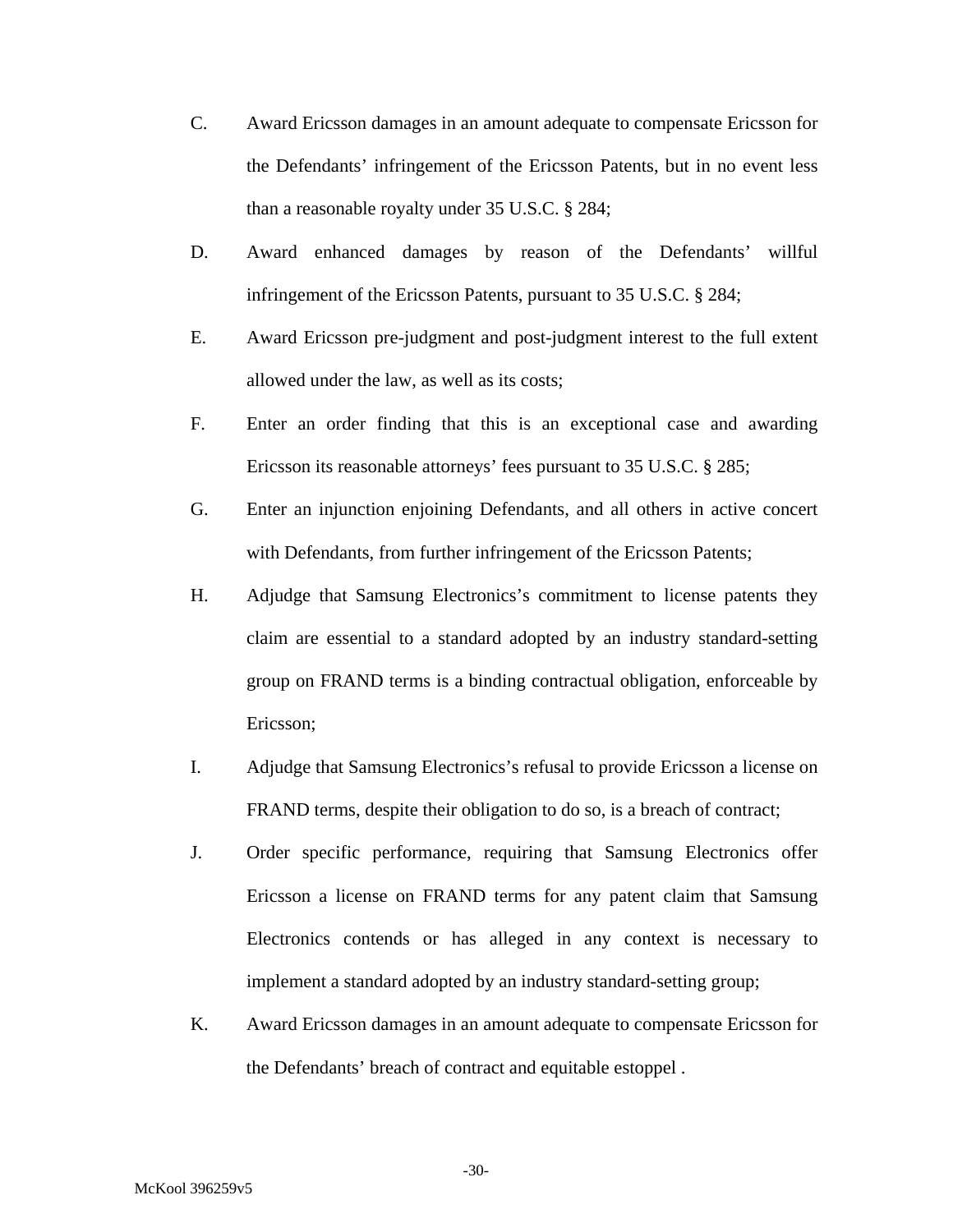- L. Adjudge that any patent claim that Samsung Electronics contends or has alleged in any context is necessary to implement a standard adopted by an industry standard-setting group is unenforceable against Ericsson;
- M. Enter an injunction enjoining Defendants, and all others in active concert with Defendants, from enforcing any patent claim that Samsung Electronics contends or has alleged in any context is necessary to implement a standard adopted by an industry standard-setting group;
- N. Enter an injunction requiring Defendants, and all others in active concert with Defendants, to license any patent claim that Samsung Electronics contends or has alleged in any context is necessary to implement a standard adopted by an industry standard-setting group on fair, reasonable, and nondiscriminatory terms to Ericsson;
- O. Order an accounting for damages;
- P. Award a compulsory future royalty for any Ericsson Patent for which an injunction is not entered;
- Q. Award Ericsson attorney's fees based on their breach of contract and equitable estoppel claims; and
- R. Award such other relief as the Court may deem appropriate and just under the circumstances.